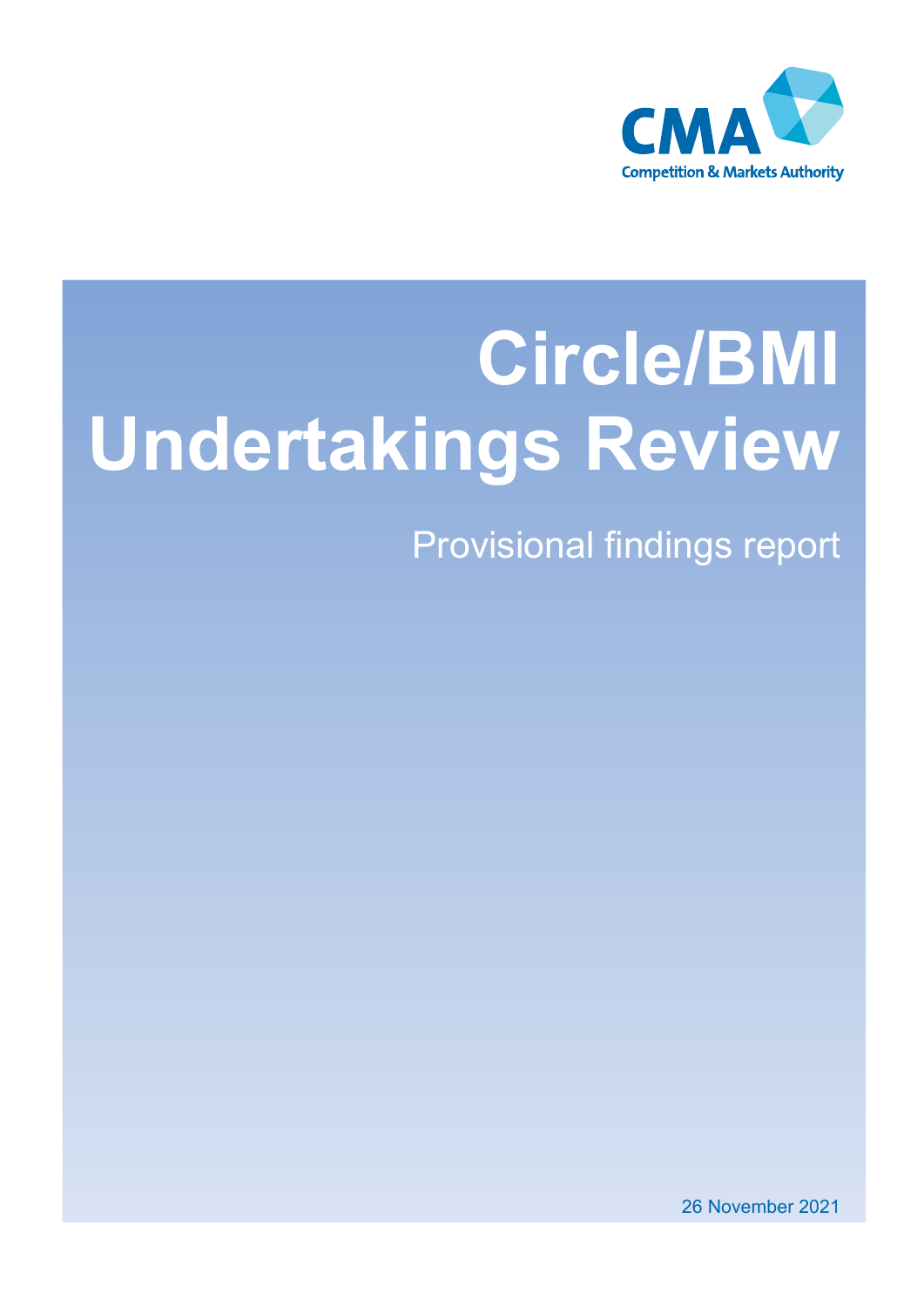© Crown copyright 2021

You may reuse this information (not including logos) free of charge in any format or medium, under the terms of the Open Government Licence.

To view this licence, visit [www.nationalarchives.gov.uk/doc/open-government](http://www.nationalarchives.gov.uk/doc/open-government-licence/)[licence/](http://www.nationalarchives.gov.uk/doc/open-government-licence/) or write to the Information Policy Team, The National Archives, Kew, London TW9 4DU, or email: [psi@nationalarchives.gsi.gov.uk.](mailto:psi@nationalarchives.gsi.gov.uk)

The Competition and Markets Authority has excluded from this published version of the provisional findings report information which the inquiry group considers should be excluded having regard to the three considerations set out in section 244 of the Enterprise Act 2002 (specified information: considerations relevant to disclosure). The omissions are indicated by  $[\mathcal{K}]$ . [Some numbers have been replaced by a range. These are shown in square brackets.] [Non-sensitive wording is also indicated in square brackets.]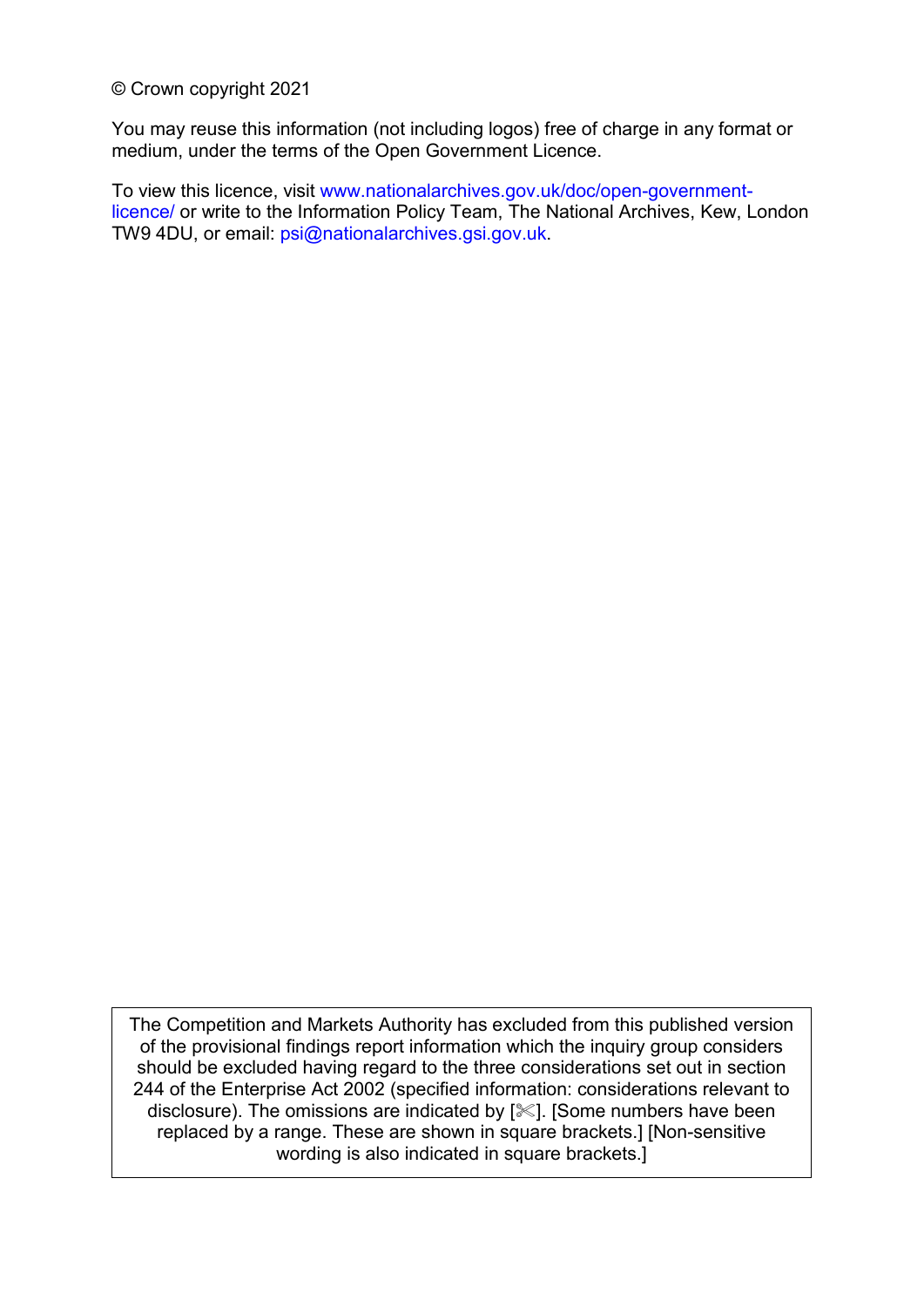## **Contents**

## *Page*

| 1. |                                                                              |  |
|----|------------------------------------------------------------------------------|--|
|    |                                                                              |  |
|    |                                                                              |  |
|    |                                                                              |  |
|    |                                                                              |  |
|    |                                                                              |  |
|    |                                                                              |  |
|    |                                                                              |  |
|    |                                                                              |  |
| 2. |                                                                              |  |
|    |                                                                              |  |
|    |                                                                              |  |
|    |                                                                              |  |
|    | The CMA's assessment of whether circumstances have changed 12                |  |
|    | Assessment of potential change of circumstances related to market conditions |  |
|    |                                                                              |  |
|    |                                                                              |  |
|    |                                                                              |  |
| 3. |                                                                              |  |
|    |                                                                              |  |
|    |                                                                              |  |
|    |                                                                              |  |
|    |                                                                              |  |
|    |                                                                              |  |
|    |                                                                              |  |
|    |                                                                              |  |
|    |                                                                              |  |
|    | Provisional decision on UILs Variation Request and remedies 32               |  |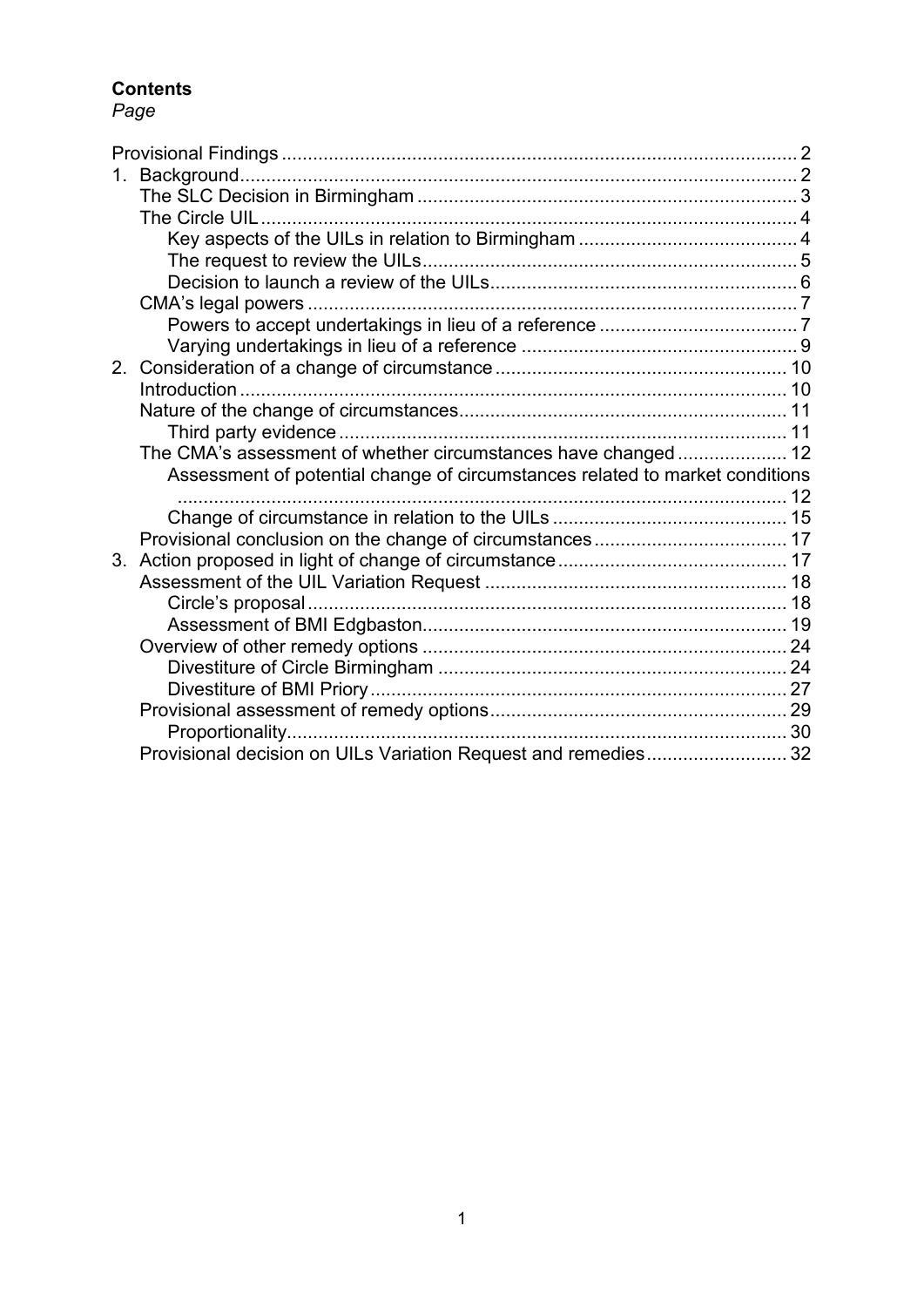# <span id="page-3-0"></span>**Provisional Findings**

## <span id="page-3-1"></span>**1. Background**

- 1.1 On 8 January 2020, Circle Health Holdings Limited (**Circle**) acquired all the issued share capital of GHG Healthcare Holdings Limited, the indirect parent company of BMI Healthcare Limited (collectively **BMI**).
- 1.2 On 8 April 2020, the CMA decided under section 22(1) of the Act that it is or may be the case that the Merger constitutes a relevant merger situation that has resulted or may be expected to result in a substantial lessening of competition (**SLC**) as a result of horizontal unilateral effects in relation to the supply of Private Hospital Medical Services (**PHMS**) in Bath and Birmingham (the **SLC Decision[1](#page-3-2)**).
- 1.3 On 23 June 2020, the CMA accepted undertakings in lieu of a reference under section 73(2) of the Act (**UILs[2](#page-3-3)**), pursuant to which Circle agreed to divest Circle Hospital (Bath) Limited (**Circle Bath**) and Circle Birmingham Limited (**Circle Birmingham Hospital or the acute facility**) (the **Divestiture Businesses**) to a purchaser or purchasers approved by the CMA by the end of the Divestiture Period (as defined in the UILs) (**UIL Acceptance Decision**).
- 1.4 The facility (**Circle Birmingham**) comprises Circle Birmingham Hospital and Circle Rehabilitation Services Limited (**Circle Rehab**). With respect to Circle Birmingham, the UILs specifically provided that Circle could continue to operate the Circle Rehab stand-alone rehabilitation facility within a separately demised area of the development, by entering into a sub-underlease with the ultimate purchaser of Circle Birmingham Hospital. 4
- 1.5 On 1 June 2021, Circle completed the divestiture of Circle Bath to Royal United Hospitals Bath NHS Foundation Trust.5
- 1.6 Despite running a formal divestiture process Circle received no formal offers for Circle Birmingham Hospital. The key issue raised by bidders was the cost of the  $[\mathcal{K}]$ . The lease is held with a third-party landlord, Medical Properties Trust (**MPT**). On 21 June 2021, Circle requested the CMA varies the UILs insofar as they relate to the divestiture of Circle Birmingham Hospital (**UILs Variation Request**).

<span id="page-3-3"></span><span id="page-3-2"></span><sup>&</sup>lt;sup>1</sup> Please access the SLC Decision in the Circle/BMI case page.<br><sup>2</sup> Please access th[e UIL Acceptance Decision](https://assets.publishing.service.gov.uk/media/5ef1d8dd86650c113a46e2a0/Circle_BMI_-_UILs_22.6.20__004_.pdf) in the Circle/BMI case page.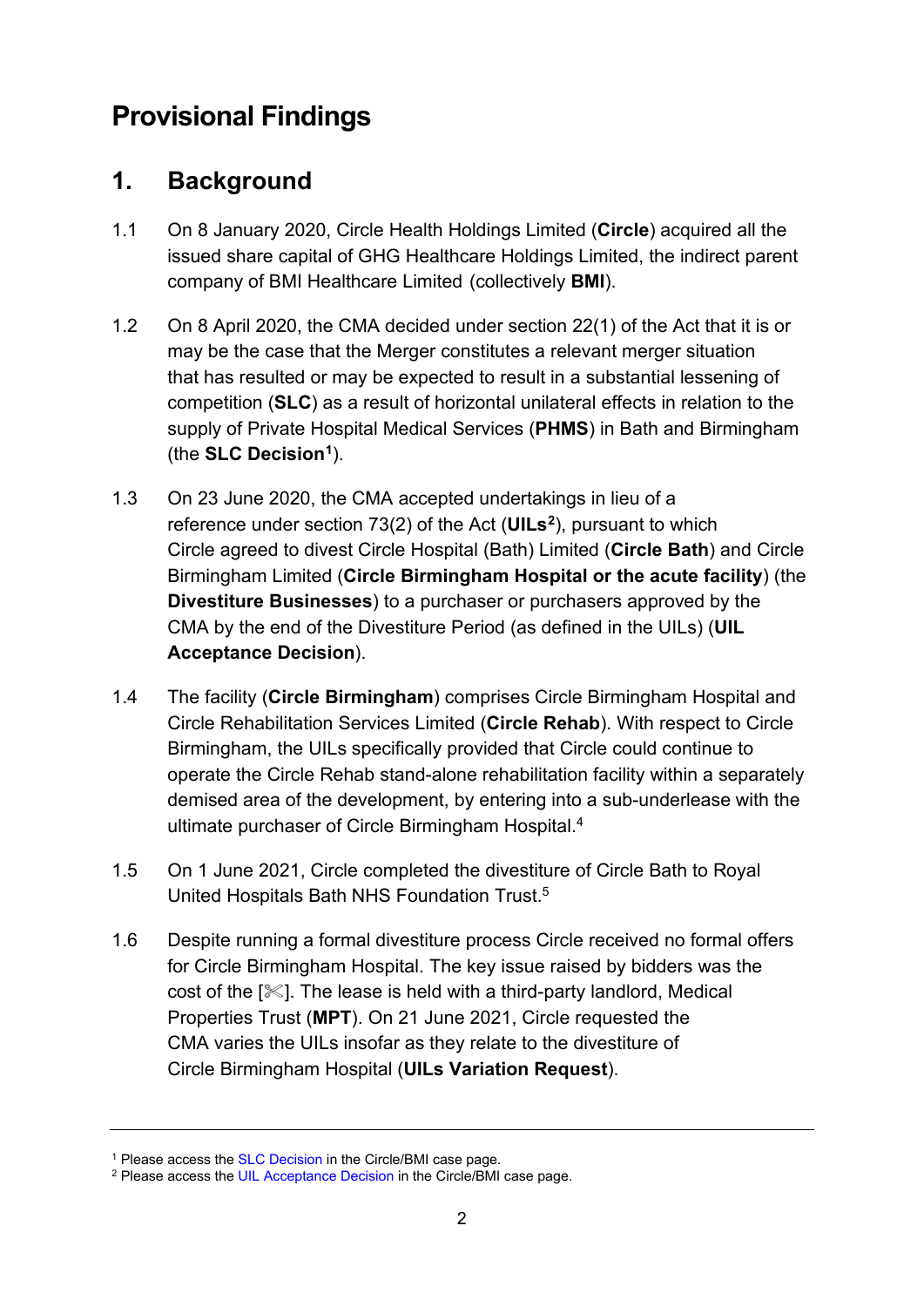- 1.7 This paper sets out the CMA's provisional decision with respect to the UILs Variation Request under the following structure:
	- *(a)* an overview of the SLC Decision;
	- *(b)* an overview of the Circle UIL;
	- *(c)* the CMA's assessment of a change of circumstances;
	- *(d)* the implications of the CMA's provisional decision; and
	- *(e)* next steps.

## <span id="page-4-0"></span>**The SLC Decision in Birmingham**

- 1.8 Circle is a provider of elective care services to patients funded by the National Health Service (**NHS**) (**NHS-funded patients**) and privately-funded patients in the UK. At the time of the SLC Decision, it operated two private hospitals in Bath and Reading, with plans to open a third hospital in Birmingham. BMI currently operates 49 hospitals, two of which are in Birmingham (BMI Edgbaston and BMI Priory) and clinics throughout the UK, providing elective care services to NHS-funded patients and privately-funded patients.
- 1.9 Based on the evidence (including in particular internal documents and third party views on BMI's competitors in Birmingham and the impact of Circle's entry), the CMA found that BMI faced limited competition in Birmingham and that when Circle was to open its hospital, Circle and BMI would compete closely with each other.
- 1.10 Circle's internal documents showed that Circle was focused on targeting BMI's revenues. Similarly, BMI's internal documents showed that BMI recognised the significant threat posed by Circle. The CMA concluded this competitive constraint would be lost as a result of the Merger. The evidence was consistent across all types of care, sources of funding and overlapping specialties. The CMA therefore believed that the Merger gave rise to a realistic prospect of a SLC as a result of horizontal unilateral effects in the supply of PHMS in Birmingham, including in each segment.<sup>[3](#page-4-1)</sup>
- <span id="page-4-2"></span>1.11 It is important to note that in the current context, whilst **[]**, the Parties' internal documents indicated that Circle Birmingham Hospital's entry was

<span id="page-4-1"></span><sup>&</sup>lt;sup>3</sup> The relevant product frames of reference are the supply of PHMS with further segmentation between: (a) types of care; (b) specialty; and (c) the source of funding (distinguishing between NHS-funded and privately funded patients). As regards privately-funded patients, the CMA addressed differences in competition for self-pay patients and private medical insurance (**PMI**) patients in the competitive assessment.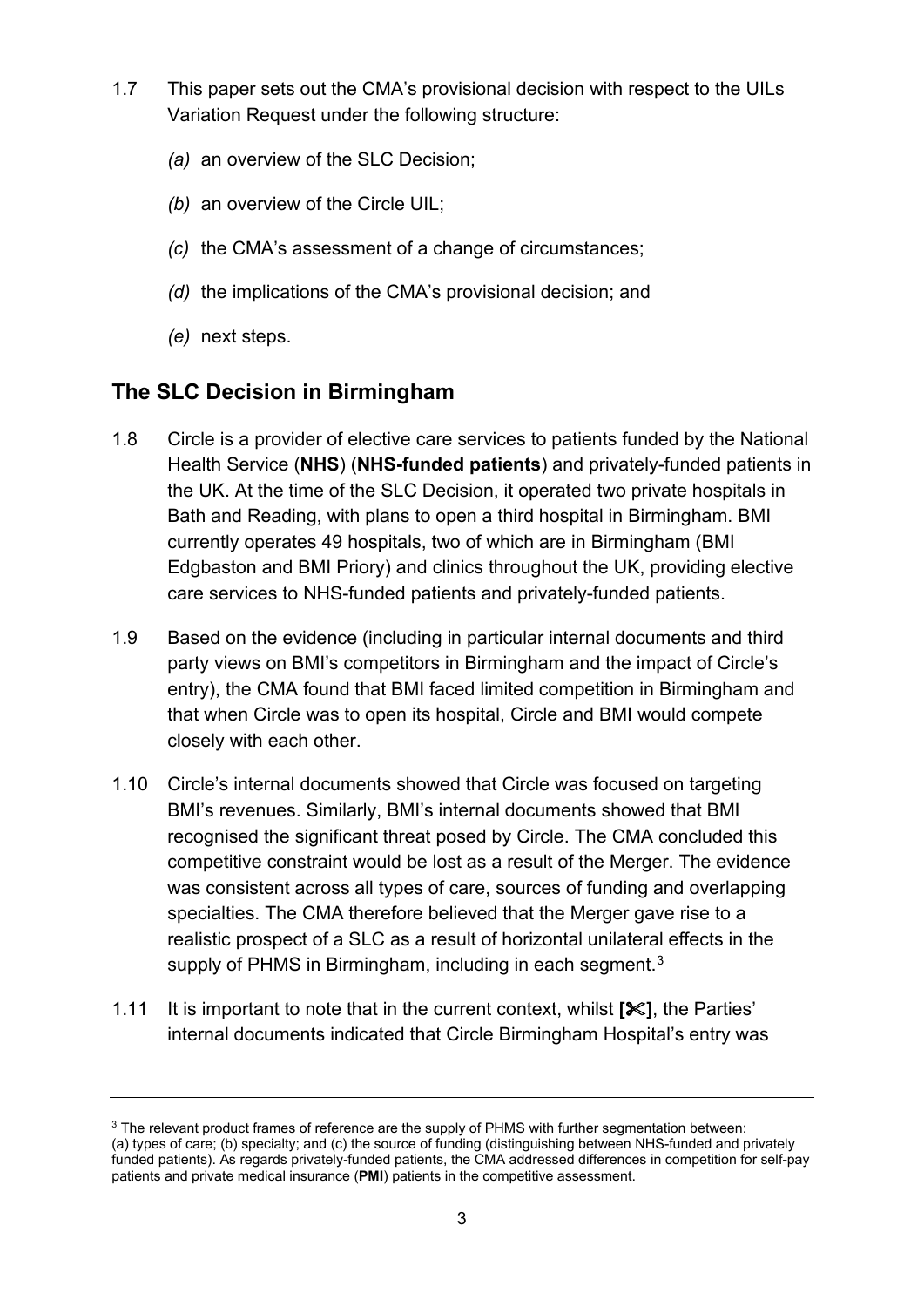expected to have a significant competitive impact on both BMI Priory and Edgbaston. [4](#page-5-2) The SLC Decision noted that **[]**was not inconsistent with the impact on BMI Priory being material. The CMA noted that **[]**. **[][5](#page-5-3)**. [6](#page-5-4) 

1.12 As part of its assessment, the CMA took into account the fact that private hospitals had effectively put their entire hospital capacity temporarily under the control of the NHS to deal with the Coronavirus (COVID-19) outbreak, which in particular might delay the planned opening of Circle's and HCA's hospitals in Birmingham.<sup>[7](#page-5-5)</sup> The CMA considered that the NHS Agreement<sup>[8](#page-5-6)</sup> was unlikely to impact the long-term competitive dynamics of the private healthcare industry.[9](#page-5-7)

## <span id="page-5-0"></span>**The Circle UIL**

#### <span id="page-5-1"></span>*Key aspects of the UILs in relation to Birmingham*

- 1.13 As set out in the UILs, Circle offered to divest Circle Bath and the Circle Birmingham Hospital. [10](#page-5-8)
- 1.14 The CMA took into account the impact of the Coronavirus (COVID-19) pandemic and the NHSE Agreement in its assessment of the Proposed Undertakings. In particular, the CMA agreed that:
	- *(a)* the Circle Birmingham Hospital could be sold in 'sale-ready' form. The hospital was not operational and the CMA took into account that during the pandemic it would be hard to operationalise;
	- *(b)* the divestiture period would be extended; and
	- *(c)* no up-front buyer would be required.
- <span id="page-5-10"></span>1.15 The CMA accepted these conditions as it had become clear that the impact of the Coronavirus (COVID 19) pandemic was likely to be long-lasting as the NHS continued to deal with the pandemic and addressed the backlog caused by cancelled services since the beginning of the crisis.<sup>11</sup>

<span id="page-5-2"></span> $4$  [Full text decision \(publishing.service.gov.uk\),](https://assets.publishing.service.gov.uk/media/5ec3e28cd3bf7f5d411ada9c/SLC_full_text_decision.pdf) paragraph 223, page 62.<br>  $5$  See footnote 83 and Annex 10.46, slide 58. See also Annexes 10.39, 10.40 and 4.34 which state: [ $\ll$ ].

<span id="page-5-4"></span><span id="page-5-3"></span><sup>&</sup>lt;sup>6</sup> [Full text decision \(publishing.service.gov.uk\),](https://assets.publishing.service.gov.uk/media/5ec3e28cd3bf7f5d411ada9c/SLC_full_text_decision.pdf) as summarised in paragraph 231-234, page 66.<br><sup>7</sup> Full text decision (publishing.service.gov.uk), as noted in paragraph 9, page 2.

<span id="page-5-6"></span><span id="page-5-5"></span><sup>&</sup>lt;sup>8</sup> The NHS Agreement refers to an agreement dated 21 March 2020 between NHS England and private hospital operators (including Circle and BMI) whereby private agreed to effectively put their entire hospital capacity<br>temporarily under the control of the NHS to deal with the COVID-19 outbreak (the NHS Agreement).

<span id="page-5-7"></span><sup>&</sup>lt;sup>9</sup> Full text decision (publishing service gov.uk), as noted in paragraph 57, page 11.<br><sup>10</sup> For the avoidance of doubt, excluding the rehabilitation facility.

<span id="page-5-9"></span><span id="page-5-8"></span><sup>&</sup>lt;sup>11</sup> UIL acceptance decision (publishing service gov.uk), paragraph 13, page 4.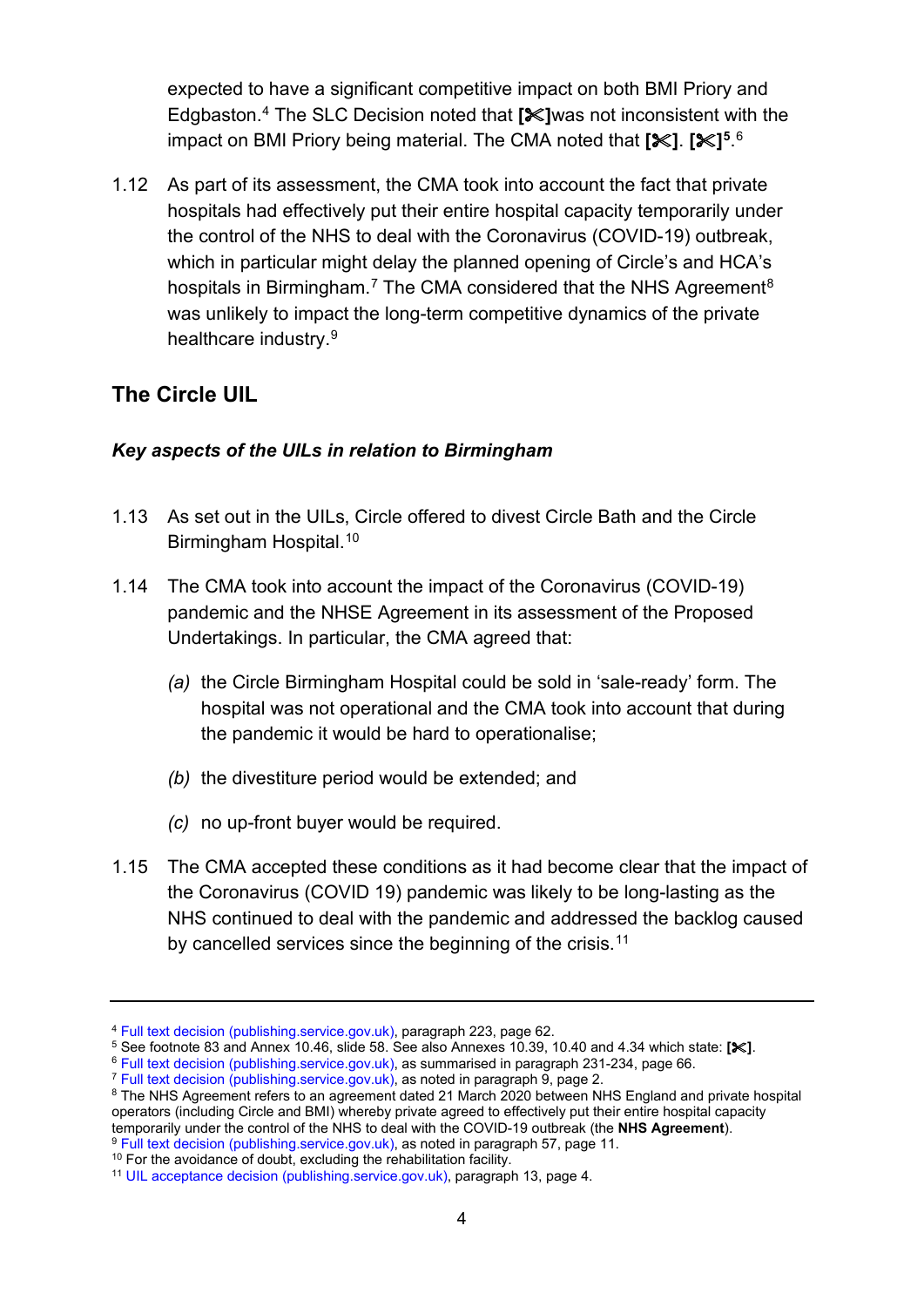- 1.16 With respect to making the Circle Birmingham Hospital 'sale-ready', the UILs required Circle to:
	- *(a)* complete the construction of the hospital building and receipt of all applicable building regulations approvals;
	- (b) enter into the Underlease<sup>[12](#page-6-1)</sup> and the Sub-underlease;<sup>13</sup>
	- *(c)* install and test the following building systems: (i) heating, ventilation and air conditioning (HVAC), (ii) water and (iii) medical gasses;
	- *(d)* install and test the LAN cabling into the server room;
	- *(e)* install and test the fixed operating theatre equipment and other fixed medical equipment (including MRI and X-Ray equipment); and
	- *(f)* installation of appropriate catering facilities.[14](#page-6-3)
- 1.17 On 25 June 2020, the CMA directed Circle to appoint a Monitoring Trustee (**MT**) pursuant to paragraph 13.1 of the UILs. The MT confirmed Circle's compliance with implementing the above UILs provisions.
- 1.18 Circle was given **[]** [several] months to implement a divestiture of Circle Birmingham Hospital. [15](#page-6-4)
- 1.19 The UILs provide also for the appointment of a divestiture trustee should Circle not comply with its obligations, however the CMA had not used this power yet (see paragraph [3.37](#page-26-0) for further explanation).

### <span id="page-6-0"></span>*The request to review the UILs*

1.20 On 1 June 2021, Circle completed the divestiture of Circle Bath to Royal United Hospitals Bath NHS Foundation Trust.[16](#page-6-5) However, despite extensions to the Divestiture Period, as of the date of this provisional decision, Circle has not yet divested Circle Birmingham Hospital.

<span id="page-6-1"></span><sup>&</sup>lt;sup>12</sup> means the underlease agreement to be entered into between MPT Circle Birmingham S.a.r.l. (company number. B210919) with registered office at 25 Rue Philippe II, L-2340 Luxembourg City, Luxembourg and Circle Birmingham Limited (company number 07714029) with registered office at1st Floor, 30 Cannon Street, London, England, EC4m 6XH.

<span id="page-6-2"></span><sup>&</sup>lt;sup>13</sup> means the sub-underlease to be entered into between Circle Birmingham Limited (company number 07714029) with registered office at 1st Floor, 30 Cannon Street, London, England, EC4m 6XHand Circle Rehabilitation Services Limited (company number 10527747),1st Floor, 30 Cannon Street, London,

<span id="page-6-3"></span>England, EC4m 6XH'.<br><sup>14</sup> Final undertakings (publishing.service.gov.uk), section 4, page 4.

<span id="page-6-5"></span><span id="page-6-4"></span><sup>&</sup>lt;sup>15</sup> [Final undertakings \(publishing.service.gov.uk\),](https://assets.publishing.service.gov.uk/media/5ef1d8dd86650c113a46e2a0/Circle_BMI_-_UILs_22.6.20__004_.pdf) page 13.<br><sup>16</sup> [https://www.ruh.nhs.uk/media/media\\_releases/2021\\_06\\_01\\_RUH\\_buys\\_Circle\\_hospital.asp.](https://www.ruh.nhs.uk/media/media_releases/2021_06_01_RUH_buys_Circle_hospital.asp)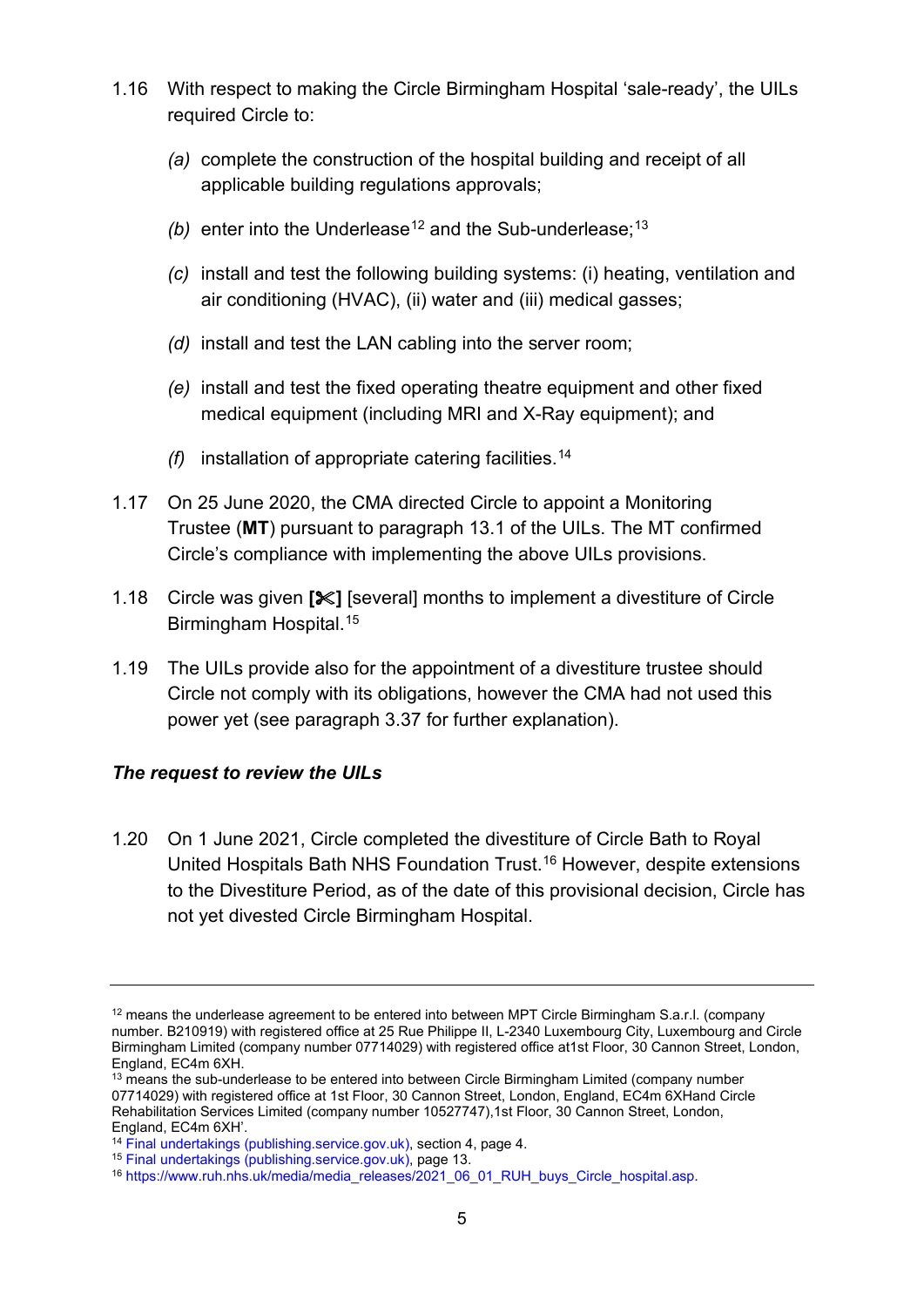- 1.21 On 21 June 2021, Circle requested the CMA to vary the UILs insofar as they relate to the divestiture of Circle Birmingham Hospital, so that BMI's hospital in Edgbaston (**BMI Edgbaston**) may be sold to a purchaser approved by the CMA, instead of Circle Birmingham (**UILs Variation Request**).
- 1.22 The UILs Variation Request stated that the circumstances underlying the UILs have materially changed since the UILs came into force, on the basis of:<sup>[17](#page-7-1)</sup>
	- *(a)* Circle Birmingham Hospital being a high cost asset;
	- *(b)* the impact of the Coronavirus (COVID-19) pandemic; and
	- *(c)* the entry of HCA.
- 1.23 Circle submitted that the divestiture process, which had been conducted over a period of  $[\mathcal{K}]$  [several] months<sup>[18](#page-7-2)</sup> by an investment bank and supervised by the MT, did not ultimately yield any binding offers despite Circle Birmingham Hospital **[]**.
- 1.24 Circle also stated that the Coronavirus (COVID-19) pandemic has had a significant operational impact on both the NHS and the private hospital sector in the UK,<sup>[19](#page-7-3)</sup> and that HCA is on track to open a new hospital in Birmingham in mid-2022 and that a recruitment drive is in progress.<sup>20</sup>

### <span id="page-7-0"></span>*Decision to launch a review of the UILs*

- 1.25 On 2 August 2021 the CMA decided to launch a review of the UILs to consider whether there has been any change of circumstances such that the current undertakings are no longer appropriate and should be varied or superseded.<sup>[21](#page-7-5)</sup>
- 1.26 As set out in the decision to conduct a review of the undertakings in lieu of a reference (**Decision to conduct a review of the UILs**), the CMA found that, since the acceptance of the UILs, there had been a **[]** [change] in costs for the Circle Birmingham Hospital as a result **[]** which the CMA considered to be material.<sup>[22](#page-7-6)</sup>

<sup>17</sup> UIL Variation Request, section 4.

<span id="page-7-2"></span><span id="page-7-1"></span><sup>18</sup> **[** $\blacktriangleright$ ] were appointed in **[** $\blacktriangleright$ ] 2020 with active marketing of the business commencing **[** $\blacktriangleright$ ] 2020 (see second and fifth MT reports).

<sup>&</sup>lt;sup>19</sup> UIL Variation Request, paragraph 4.7

<span id="page-7-4"></span><span id="page-7-3"></span><sup>20</sup> UIL Variation Request, paragraph 4.15

<span id="page-7-5"></span><sup>21</sup> See Circle Health / BMI Healthcare: Review of undertakings - GOV.UK (www.gov.uk)

<span id="page-7-6"></span><sup>&</sup>lt;sup>22</sup> [Decision on whether to conduct a review of the undertakings in lieu \(publishing.service.gov.uk\)](https://assets.publishing.service.gov.uk/media/616ec1a08fa8f52981d40dbb/Version_for_case_page_-_Decision_on_whether_to_conduct_a_review_191021_.pdf)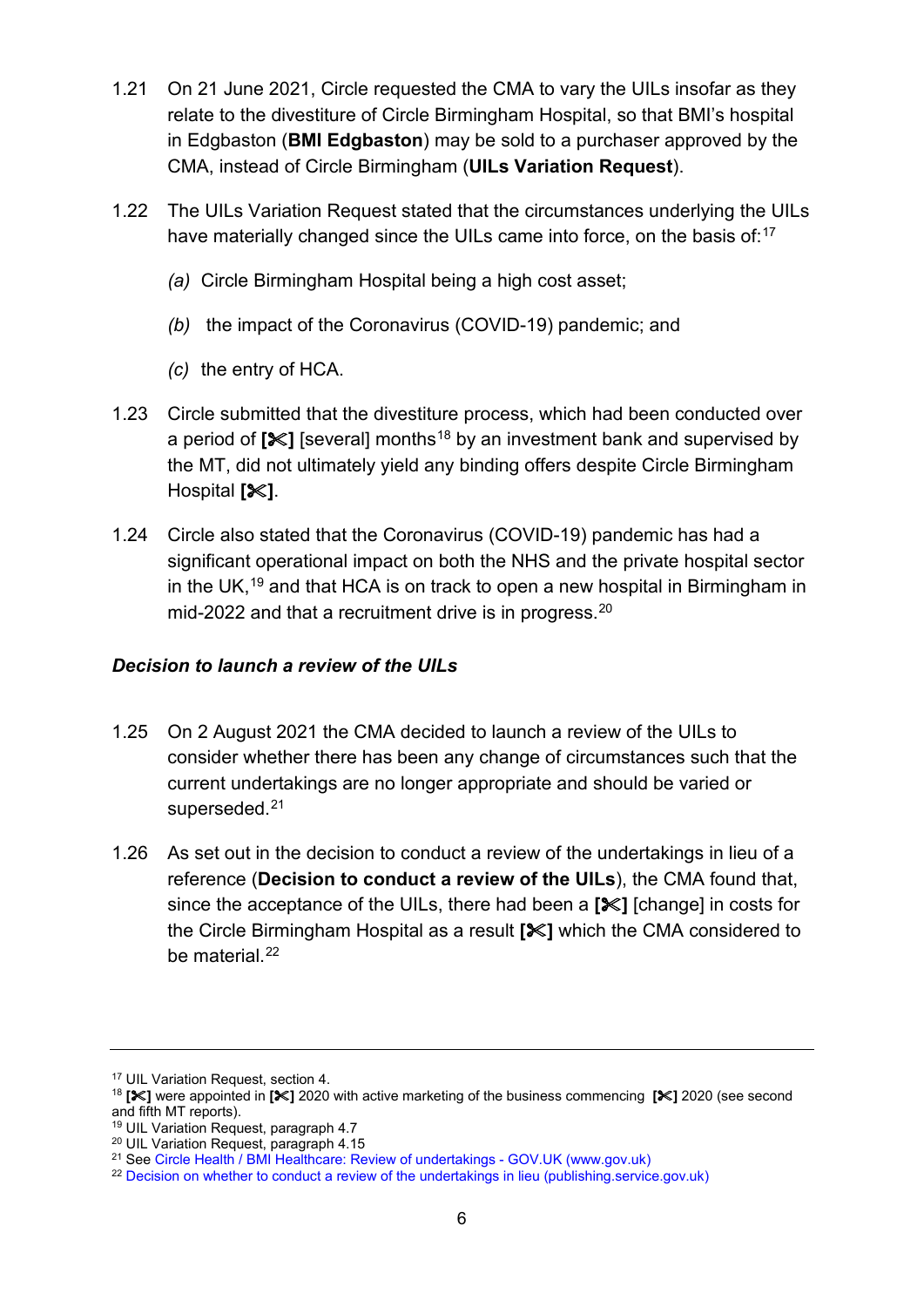- 1.27 Further to a marketing process for Circle Birmingham Hospital conducted by a third party **[]**, the commercial significance of the **[]** [change] was supported by evidence from prospective purchasers,  $[\mathcal{K}]$ , and indicated that, **[]**, Circle Birmingham Hospital was not sufficiently commercially attractive to be attractive to potential purchasers **[]**.
- 1.28 The CMA therefore believed that there was a realistic prospect of finding a change of circumstances in relation to Circle Birmingham Hospital. The CMA decided that it would be appropriate to conduct a review of the UILs.
- 1.29 When launching a review of the UILs, the CMA had not, at that stage, decided on the statutory question under section 92(2)(b) of the Act of whether there has been a change of circumstances, such that the UILs relating to Circle Birmingham Hospital are no longer appropriate and need to be varied or superseded by a new enforcement undertaking. This document sets out the CMA's provisional decision on that question.

## <span id="page-8-0"></span>**CMA's legal powers**

## <span id="page-8-1"></span>*Powers to accept undertakings in lieu of a reference*

- 1.30 Section 73(1) of the Act gives the CMA the power to accept undertakings in lieu of a reference only where the CMA has concluded that the duty to refer is met and the CMA has decided not to apply any available exceptions to the duty to refer.<sup>23</sup> Any undertakings in lieu of a reference accepted by the CMA must be for the purpose of remedying, mitigating or preventing the SLC concerned or any adverse effects identified. In deciding to accept undertakings in lieu of a reference, the CMA must have regard to the need to achieve as comprehensive a solution as is reasonable and practicable to the SLC and any adverse effects resulting from it.<sup>[24](#page-8-3)</sup>
- 1.31 Any remedy accepted by the CMA at Phase 1 must meet the clear cut standard set out in its Remedies Guidance and must be capable of ready implementation. [25](#page-8-4) This mean that in order to accept undertakings in lieu of a reference, the CMA must be confident that all of the potential competition concerns that have been identified at Phase 1 would be resolved by means of the undertakings without the need for further investigation. The need for

<span id="page-8-2"></span><sup>&</sup>lt;sup>23</sup> The CMA's approach to applying the exceptions from the duty to refer is set out in the [Mergers: Exceptions to](https://assets.publishing.service.gov.uk/government/uploads/system/uploads/attachment_data/file/898406/Mergers_Exceptions_to_the_duty_to_refer.pdf) the duty to refer (CMA64), 13 December 2018.

<span id="page-8-4"></span><span id="page-8-3"></span>

<sup>&</sup>lt;sup>24</sup> Section 73(3) of the Act.<br><sup>25</sup> [Merger remedies \(publishing.service.gov.uk\)](https://assets.publishing.service.gov.uk/government/uploads/system/uploads/attachment_data/file/764372/Merger_remedies_guidance.pdf) paragraph 3.27.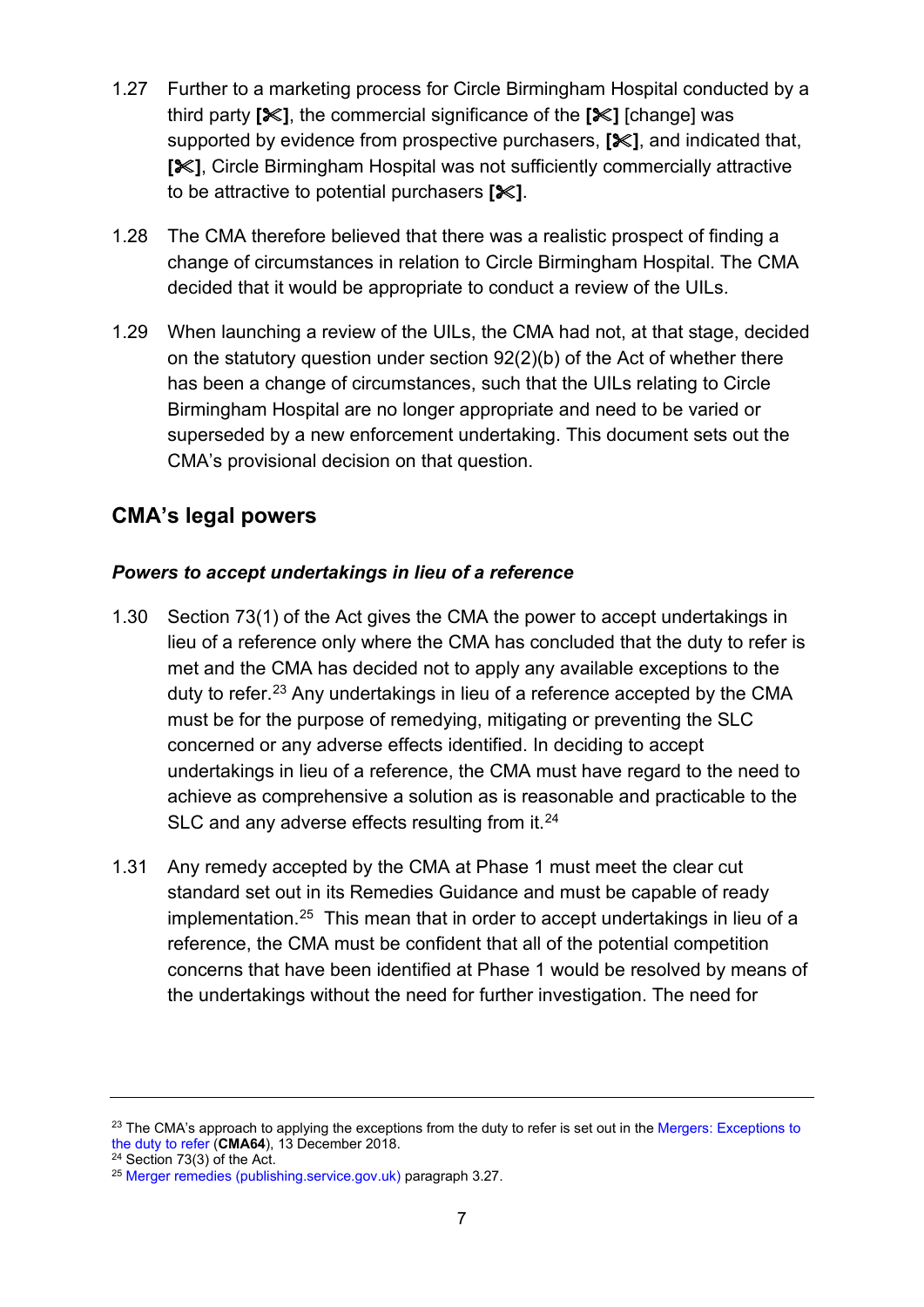confidence reflects the fact that, once undertakings in lieu of a reference have been accepted, section 74(1) of the Act precludes a reference after that point.

- 1.32 It is always at the parties' discretion whether to offer undertakings in lieu of a reference. However, in choosing to offer undertakings in lieu of a reference, the merger parties avoid the burden of a phase 2 investigation but also forego the possibility of the phase 2 investigation leading to a different outcome. The CMA cannot impose a remedy via an Order at Phase 1 unless the CMA has previously accepted undertakings in lieu of a reference and those undertakings are not being or will not be fulfilled, in which case the CMA has Order-making powers under section 75 of the Act.
- 1.33 Where the CMA decides that undertakings in lieu of a reference will be accepted only where the merger parties have identified an upfront buyer, the CMA will not accept the undertakings unless a divestiture agreement, generally conditional from the buyer's perspective only on acceptance of the UILs by the CMA (and the completion of the main transaction if it remains anticipated), has been agreed with a buyer for the divestiture business and the CMA considers that the buyer would be acceptable.
- 1.34 The CMA will assess on a case-by-case basis whether a monitoring trustee should be appointed to oversee and report on the divestiture process.<sup>[26](#page-9-0)</sup>
- 1.35 In other cases, where no upfront buyer provision is required, the CMA will continue to have an active role to play after it has formally accepted the undertakings from the parties. Thus, where the undertakings are structural in nature, they will provide for a divestiture period within which the merger parties must identify a suitable purchaser for the divestiture business and conclude a divestiture agreement with that buyer. And if the merger parties are unable to find a suitable purchaser capable of being approved by the CMA within the time period specified within the undertakings, the undertakings will typically provide for the CMA to be able to appoint a divestiture trustee to sell the divestiture business on behalf of the merger parties at no minimum price, or for the CMA to direct the parties to sell at no minimum price.
- 1.36 Once undertakings in lieu of a reference have been accepted, the CMA is released from its duty to refer by section 74(1) of the Act and indeed is prohibited from making a reference. The undertakings therefore become the definitive solution to any SLC found at Phase 1. Section 74(1) of the Act precludes a reference to Phase  $2^{27}$  $2^{27}$  $2^{27}$  even where undertakings in lieu of a

<span id="page-9-1"></span><span id="page-9-0"></span> $26$  Monitoring Trustees are appointed to ensure that Undertakings are complied with.<br><sup>27</sup> Unless material facts about the relevant arrangements or transactions in consequence of which the enterprises subject to the merger have or will cease to be distinct (or relevant proposed arrangements or transactions) were not notified to the CMA, or made public before the UILs were accepted (sections 74(2) to (4) of the Act).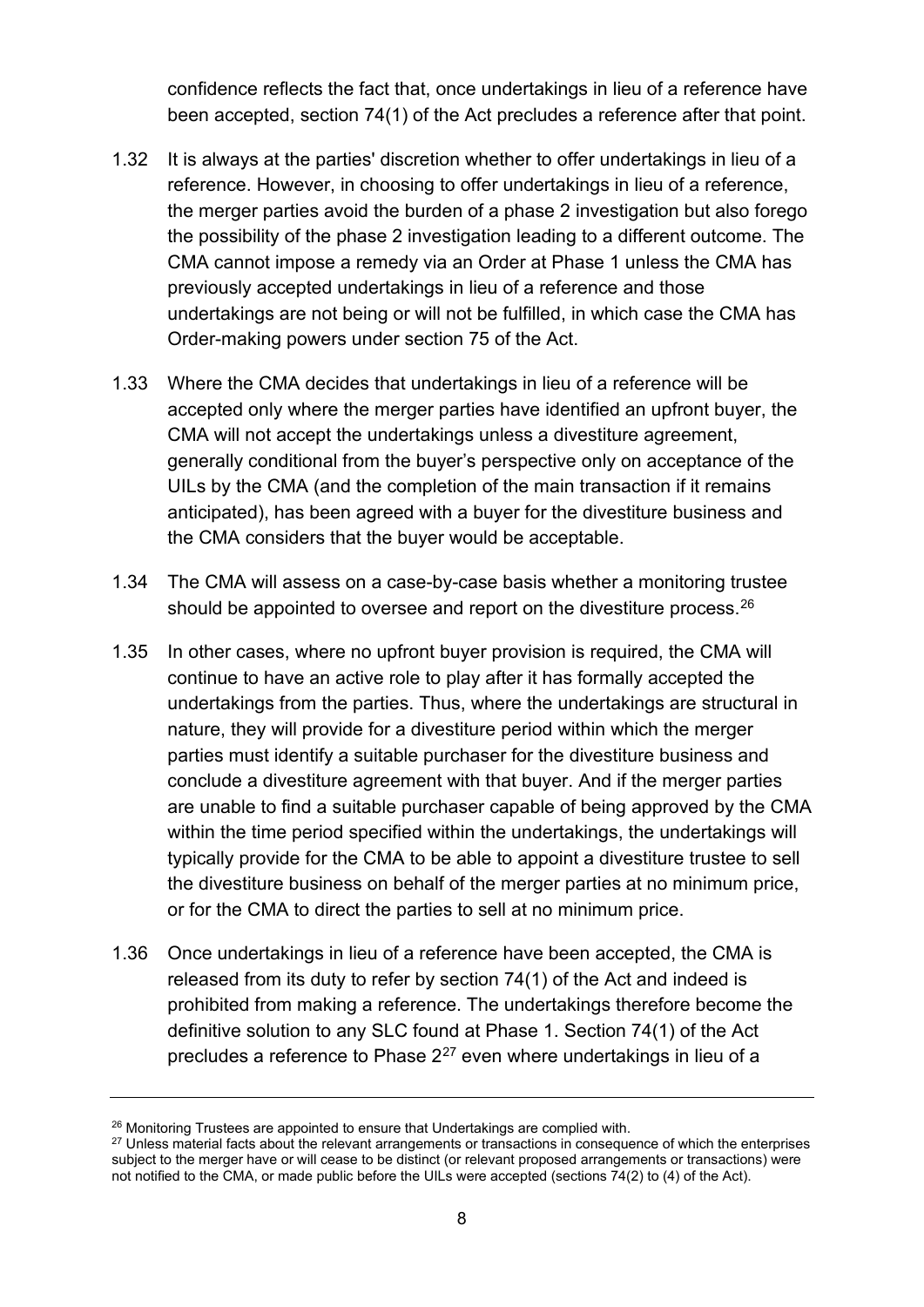reference are not fulfilled. In that situation, the CMA can rely on its ordermaking power under section 75 of the Act and, if necessary, bring civil proceedings, under section 94 of the Act, to enforce the undertakings and/or the section 75 order.

1.37 Section 75 of the Act gives the CMA the power to issue an order against the merger parties to ensure fulfilment of the undertakings in lieu of a reference. Such orders may be made for the purposes listed in section 73(2) of the Act (namely to remedy, mitigate or prevent the SLC and any adverse effects resulting from it)<sup>[28](#page-10-1)</sup> and may contain provision which is different from the provision contained in the undertaking concerned[.29](#page-10-2),[30](#page-10-3)

#### <span id="page-10-0"></span>*Varying undertakings in lieu of a reference[31](#page-10-4)*

- 1.38 Under section 73(5)(b) of the Act, an undertaking accepted in lieu of a reference, '*may be varied or superseded by another undertaking*'. Alternatively, it may be entirely released by the CMA under section 73(5)(c).
- 1.39 Under section 92(2)(b) of the Act, the CMA has a duty to keep undertakings under review and consider, from time to time, whether '*by reason of any change of circumstances, an enforcement undertaking is no longer appropriate*' [32](#page-10-5) and if it needs to be "varied or superseded *by a new enforcement undertaking*. This is the legal standard of proof that needs to be met before the CMA's consent to any variation is granted.
- 1.40 What constitutes a change of circumstances will vary case by case. However, the change of circumstances must be such that undertaking is no longer appropriate in dealing with the competition problems and/or adverse effects which it was designed to remedy. Examples of such circumstances include where the undertaking has become clearly obsolete, changes in legislation or changes in market conditions.[33](#page-10-6)

<span id="page-10-1"></span><sup>28</sup> Section 75(3) of the Act

<span id="page-10-2"></span> $29$  Section 75(5)(b).

<span id="page-10-3"></span><sup>&</sup>lt;sup>30</sup> The OFT/CMA has made an order under section 75 to give effect to an undertaking only once, in Completed acquisition by Greene King plc of Laurel Pub Holdings Limited. On 6 October 2004, the OFT accepted UILs from Greene King to divest 13 pubs to a buyer/ buyers approved by the OFT by 5 April 2005. By this deadline, Greene King had disposed of all but one of these pubs, with the remaining pub being in the PSD of Oxford. The OFT extended its deadline, but Greene King was still unable to comply. As a result, the OFT ordered Greene King to reduce its share of full publican on-licenses in the Oxford PSD to 25% or less within a three month period or to the level held by Greene King or Laurel immediately prior to the acquisition.

<span id="page-10-4"></span><sup>&</sup>lt;sup>31</sup> The CMA's approach to the review of remedies is set out in Remedies: Guidance on the CMA's approach to [the variation and termination of merger, monopoly and market undertakings and orders](https://assets.publishing.service.gov.uk/government/uploads/system/uploads/attachment_data/file/764372/Merger_remedies_guidance.pdf) (**CMA11**), 13 December 2018.

<span id="page-10-5"></span> $32$  Section 89(2) of the Act clarifies that the term "enforcement undertaking" includes an undertaking in lieu of a reference accepted under section 73 of the Act.

<span id="page-10-6"></span><sup>33</sup> Paragraphs 2.4 to 2.6 of the CMA11.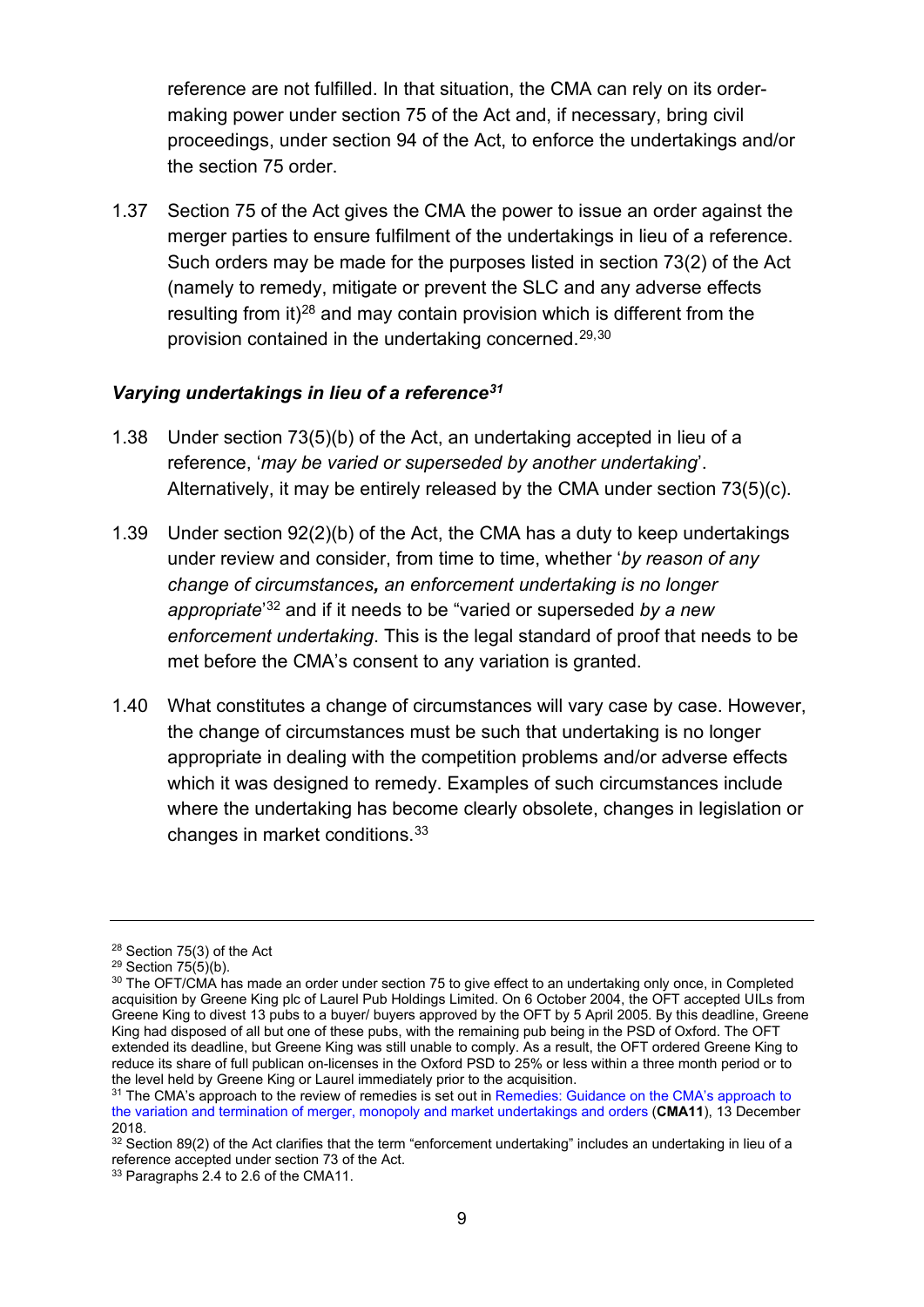- 1.41 In this case, the CMA will therefore need to be satisfied that first, there has been a change of circumstances in relation to Circle Birmingham Hospital (eg, by reason of Coronavirus (COVID-19) pandemic related changes in market conditions, the imminent entry of a new competitor (HCA) and/or the commercial attractiveness borne out by a failure, despite best endeavours, to find a purchaser for the site); and second, that as a result of these changes, the divestiture of Circle Birmingham Hospital in the manner provided for in the UILs is no longer appropriate in dealing with the SLC in the supply of private hospital medical services in Birmingham. The CMA would typically apply these provisions where market conditions have changed in such a way that the problem the UILs were designed to resolve no longer applies. The CMA has not to date sought to rely on this provision where the underlying concern remains the same, but there has proved to be an issue with the effectiveness of the remedy.
- 1.42 Whilst section 73(5) envisages undertakings in lieu of a reference being varied, released or superseded by a new enforcement undertaking, section 92(4) makes clear that the CMA shall take such action as it considers appropriate in relation to any enforcement undertaking accepted by it and this includes any possible enforcement order to be made by it instead of an enforcement undertaking (section 92(4)(d) of the Act). In the context of undertakings in lieu of a reference this would apply to the use of the CMA's order making power under section 75 of the Act in circumstances where the undertakings have not been fulfilled.
- 1.43 For completeness, the CMA has also had regard to its published guidance, which sets out that the process for reviews of undertakings consists of two stages: (i) an initial screening, where the CMA decides whether to conduct a review; and (ii) the review itself.

## <span id="page-11-0"></span>**2. Consideration of a change of circumstance**

## <span id="page-11-1"></span>**Introduction**

2.1 In this section, the CMA considers whether there has been a change of circumstances such that the current UILs are no longer appropriate. In this instance, Circle has told the CMA that the Circle Birmingham Hospital being a high cost asset; the impact of the Coronavirus (COVID-19) pandemic; and the entry of HCA are material changes and that the current UILs are no longer appropriate.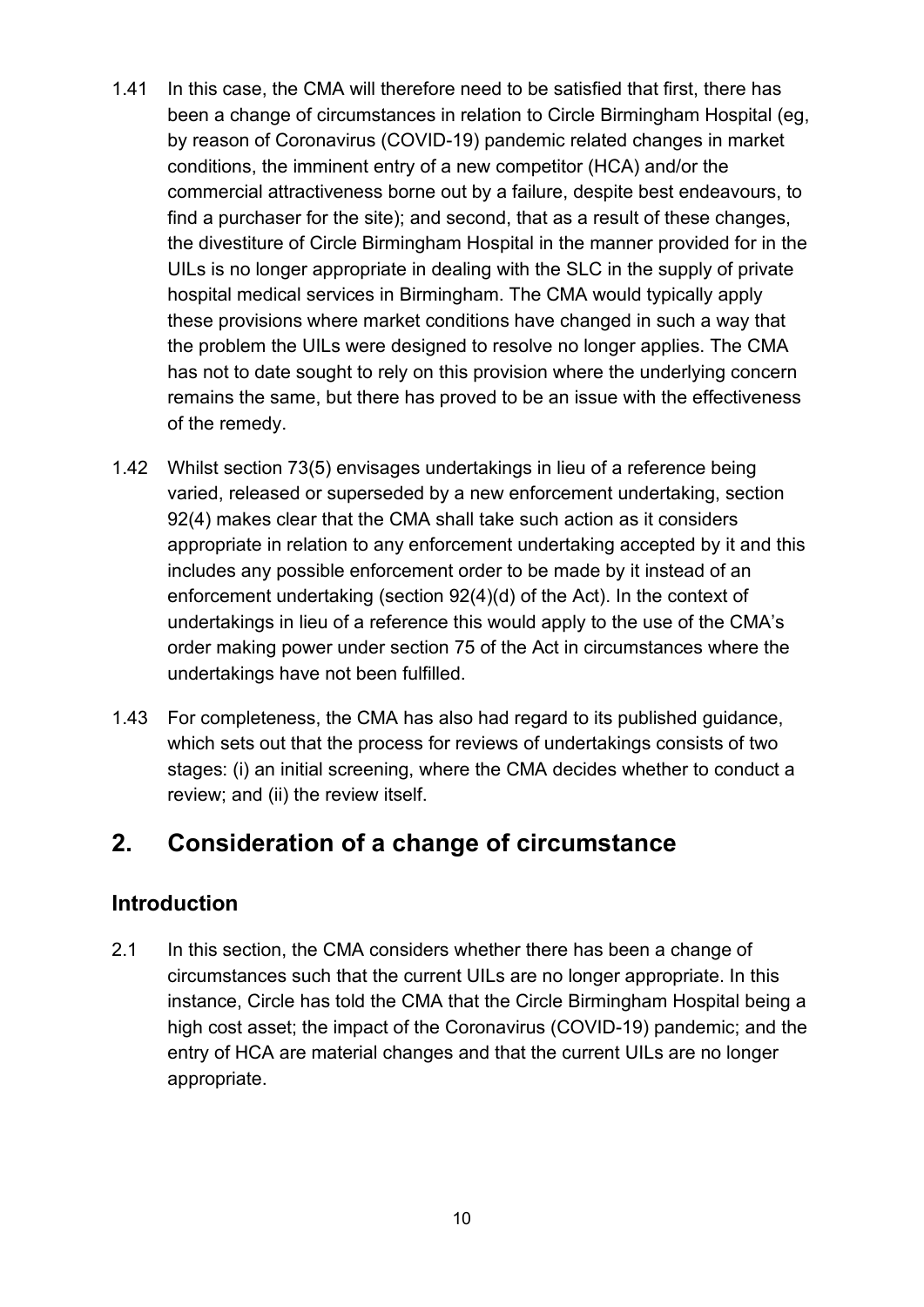## <span id="page-12-0"></span>**Nature of the change of circumstances**

- 2.2 Circle submitted that the divestiture process, which was conducted over a period of **[** $\mathcal{K}$ ] [several] months<sup>[34](#page-12-2)</sup> by an investment bank and supervised by the MT, did not ultimately yield any binding offers despite Circle Birmingham Hospital **[]**. Specifically:
	- *(a)* Circle received **[]** initial non-binding offers from **[]**. Circle then progressed to a detailed due diligence process with **[]**. [35](#page-12-3)
	- *(b)* [details of negotiations with prospective purchases] **[]**. [36](#page-12-4)
- 2.3 Circle submitted that despite being a new, state of the art facility, the divestiture process, including the engagement with **[]**, has demonstrated Circle Birmingham Hospital to be a high cost and **[]**, which constituted a material change in circumstances meriting a review of the UILs.<sup>37</sup>
- 2.4 Circle also stated that the Coronavirus (COVID-19) pandemic has had a significant operational impact on both the NHS and the private hospital sector in the UK, including Birmingham, resulting in longer delays and a growing number of patients on waiting lists.<sup>[38](#page-12-6)</sup> Circle submitted that the number of patients waiting for treatment has increased by 67% compared to the pre-Covid position. Pre-Covid there were no patients waiting more than a year for surgery, whereas that number is now almost 18,000.<sup>[39](#page-12-7)</sup>
- 2.5 With regards to the entry of HCA, Circle submitted that HCA is on track to open a new hospital in Birmingham in mid-2022 and that a recruitment drive is in progress and thus Circle consider that HCA entry is now timely and sufficient. [40](#page-12-8)

## <span id="page-12-1"></span>*Third party evidence*

2.6 See paragraph [2.28](#page-16-1) for comments received by purchasers during the sales process.

<span id="page-12-2"></span><sup>34</sup> **[]** were appointed in **[]** 2020 with active marketing of the business commencing **[]** 2020 (see second

<span id="page-12-3"></span><sup>&</sup>lt;sup>35</sup> UIL Variation Request, paragraph 4.1, 4.2, 4.5

<span id="page-12-4"></span><sup>36</sup> **[]** [details of negotiations with prospective purchasers]. UIL Variation Request, paragraph 4.3-4.4.

<span id="page-12-5"></span><sup>37</sup> UIL Variation Request, paragraph 4.6

<span id="page-12-6"></span><sup>38</sup> UIL Variation Request, paragraph 4.7

<span id="page-12-7"></span><sup>39</sup> [Summary of the variation request \(publishing.service.gov.uk\)](https://assets.publishing.service.gov.uk/media/616ec1918fa8f52981d40dba/ME_6864_18_Circle_BMI_-_Submission_re_variation_of_the_UILs_-_summary_version_for_publication__9_August_2021_.pdf)

<span id="page-12-8"></span><sup>40</sup> UIL Variation Request, paragraph 4.15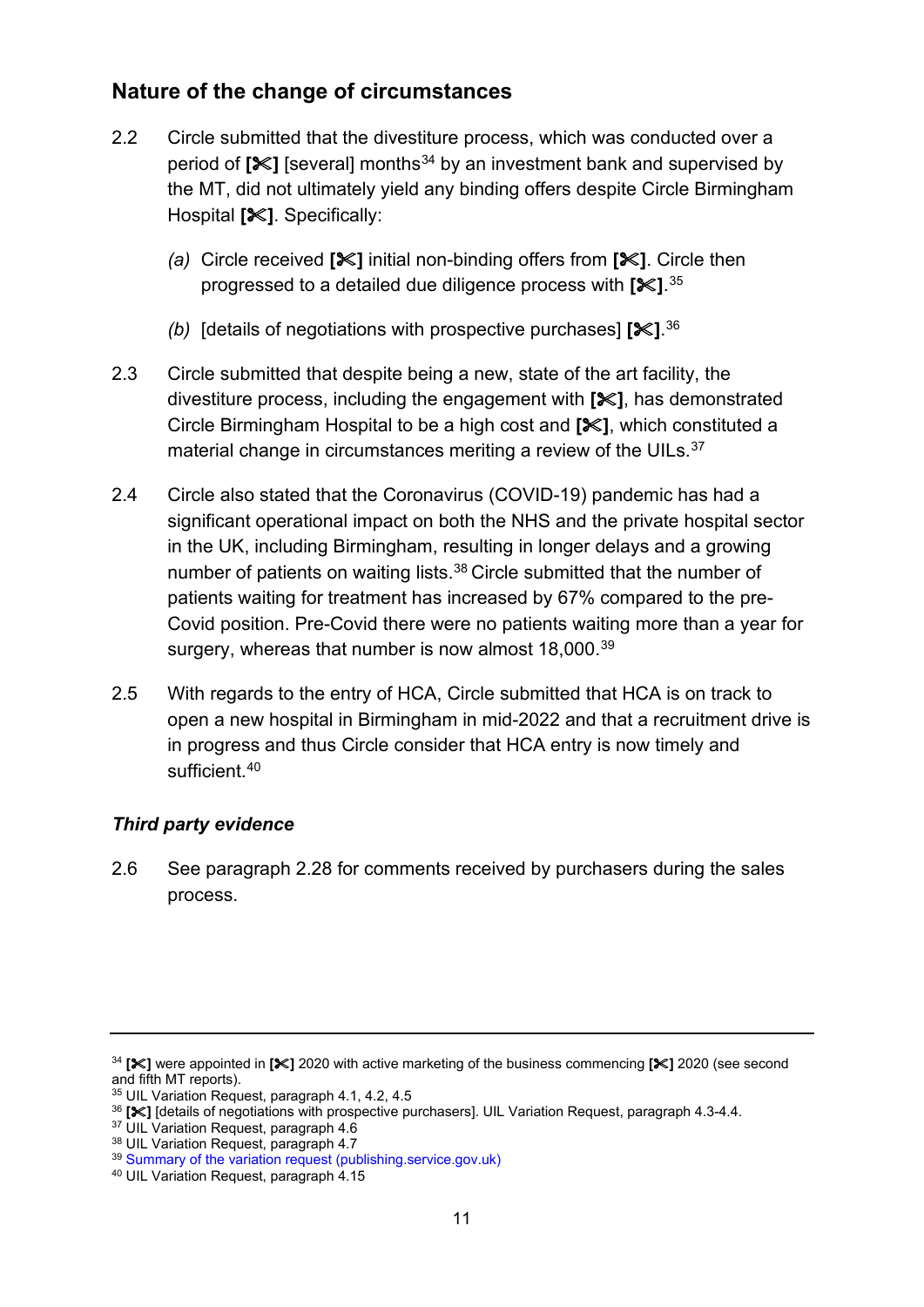2.7 As already noted, the lease is held with a third-party landlord, MPT. The CMA was provided a letter from **[]** stating **[]**. [41](#page-13-2) 

## <span id="page-13-0"></span>**The CMA's assessment of whether circumstances have changed**

2.8 In this section the CMA assesses the evidence as to whether there has been a change of circumstance such that the UILs are no longer appropriate.

## <span id="page-13-1"></span>*Assessment of potential change of circumstances related to market conditions*

- 2.9 In assessing whether there has been a relevant change of circumstances for the purposes of section 92, the CMA assesses whether the circumstances that led to the SLC finding no longer apply and/or whether the circumstances that led to the acceptance of the UILs as being as comprehensive a solution as is reasonable and practicable to the SLC and any adverse effects resulting from it no longer apply. The review of the UILs is focused on whether there have been changes since the CMA's SLC Decision and acceptance of the UILs that were not factored into the CMA's analysis or thinking at the time.
- <span id="page-13-4"></span>2.10 It is important to note that the SLC that the CMA found was not time limited. As such the SLC and the need for a remedy does not fall away simply due to a passage of time unless this is specifically provided for in the relevant remedy, nor would it be appropriate that a delay in implementing a remedy could lead to it no longer being required unless new evidence suggests the Undertaking is no longer appropriate.

## *The entry of HCA*

- 2.11 Circle contends that the more certain and closer entry of HCA in Birmingham is a material change in circumstance.
- 2.12 According to HCA's website, The Harborne Hospital, part of HCA is planning to open in Birmingham during 2022. The hospital will be a new £100m hospital. It will be located on the Queen Elizabeth Hospital Birmingham's campus and will provide a full range of healthcare services, including acute and complex care for private patients in the West Midlands, as well as extra capacity and access to specialist facilities for NHS patients.[42](#page-13-3)

<span id="page-13-3"></span><span id="page-13-2"></span><sup>41 23</sup> March 2021 letter from **[<sup>** $\angle$ **</sup>]**.<br><sup>42</sup> [The Harborne Hospital Birmingham coming 2022 | HCA UK \(hcahealthcare.co.uk\)](https://www.hcahealthcare.co.uk/facilities/hca-uk-birmingham)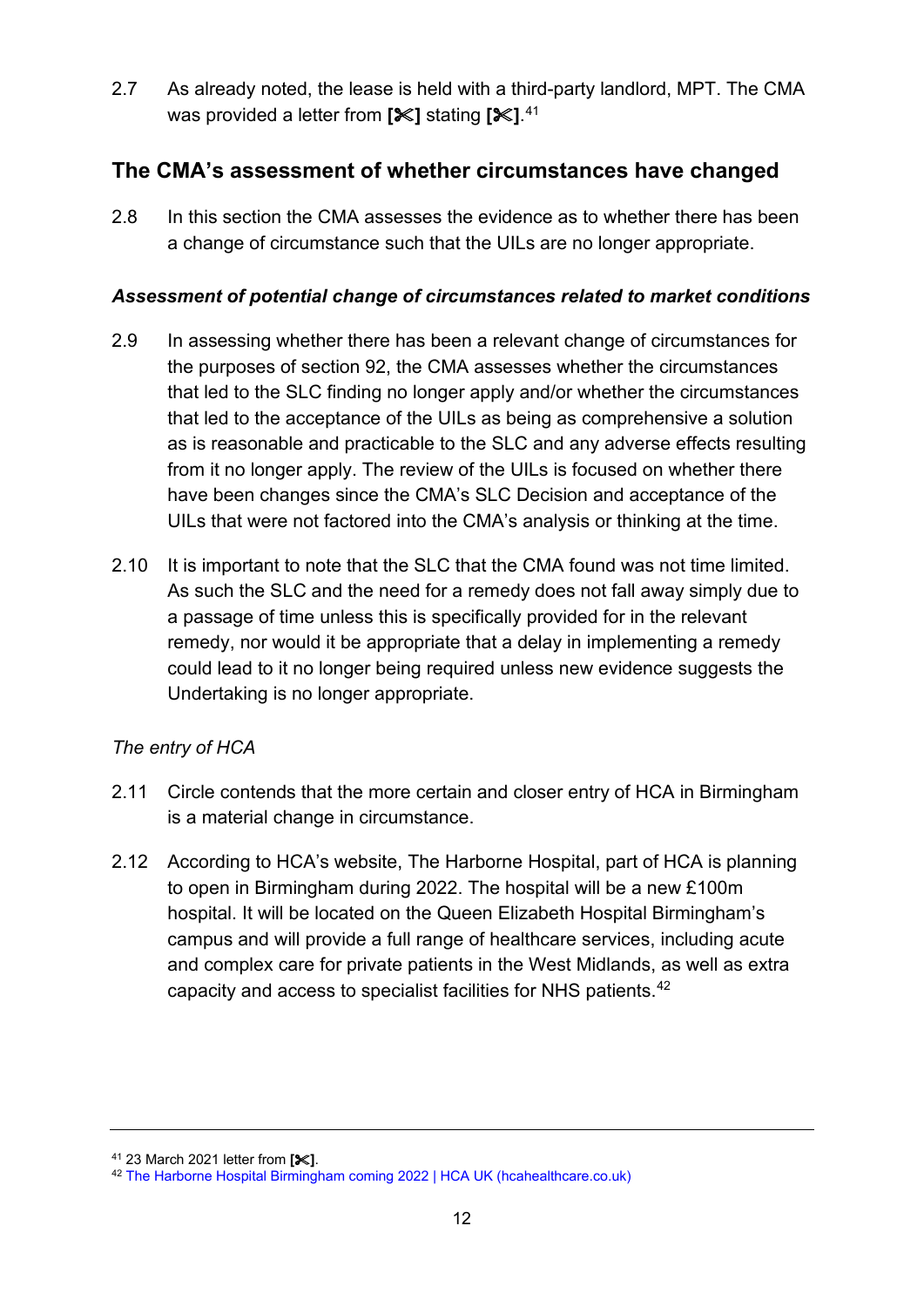- 2.13 Circle submitted that during the Coronavirus (COVID-19) pandemic BMI Priory **[]**. [43](#page-14-0) Circle submitted that HCA will focus on the same complex/high acuity treatments that are currently offered by the BMI Priory, and will impose a significant competitive constraint on BMI Priory.
- 2.14 In response to the decision to conduct the review HCA told us its expectations are that the opening date of the PPU will now occur in  $[\mathcal{K}]$ , later than originally expected and HCA has only recruited 3 members of staff to date for this facility and no formal offers of practising privileges or employment have yet been made to medical consultants to carry out their medical practice. [44](#page-14-1)
- 2.15 In its SLC Decision, the CMA considered whether the HCA's entry, even if it were timely enough, would be sufficient to prevent a realistic prospect of an SLC as a result of horizontal unilateral effects in Birmingham.[45](#page-14-2) The CMA concluded that HCA's entry was likely but was unable to conclude that it would be timely or sufficient to prevent a realistic prospect of an SLC arising from the merger in Birmingham. The CMA concluded that HCA's hospital was expected to be considerably smaller than the merged entity and, while there were expected to be overlaps in the planned specialties between HCA and the Parties, HCA's offering would have different areas of focus.
- 2.16 The CMA also noted that HCA's plans for the hospital might change in the period prior to opening. Furthermore, the CMA concluded that HCA's entry would only increase competition in Birmingham from a modest starting point. As of the SLC Decision, only Spire and Ramsay posed a significant and moderate constraint respectively on the Parties and the Merger was expected to weaken competition that would have developed in the absence of the Merger.<sup>46</sup>
- 2.17 In summary, Circle has submitted that HCA's entry is now more certain and imminent, and that when it enters it will provide a constraint to the Parties, although this latter point appears to be based on a temporary change in functions at BMI Priory when it was providing services to the NHS.
- 2.18 The SLC decision took into account HCA's entry on a similar timescale and concluded it was likely. It did not conclude on timeliness, but did find that notwithstanding this, entry was not sufficient to prevent the SLC from arising. The CMA noted there may still be a material period of time prior to entry (or

<span id="page-14-0"></span><sup>43</sup> UILs Variation Request, paragraph 4.12: "*during the course of the NHSE contract,* **[]** *of admitted patient revenue under the General Surgery speciality for BMI Priory was highly complex, which BMI Edgbaston and CBH* 

<sup>&</sup>lt;sup>44</sup> Email from HCA Healthcare, 23 November 2021.

<span id="page-14-3"></span><span id="page-14-2"></span><span id="page-14-1"></span><sup>&</sup>lt;sup>45</sup> SLC Decision paragraphs 24-25 and 278 – 279.<br><sup>46</sup> [Full text decision \(publishing.service.gov.uk\),](https://assets.publishing.service.gov.uk/media/5ec3e28cd3bf7f5d411ada9c/SLC_full_text_decision.pdf) as summarised in paragraph 24, page 5.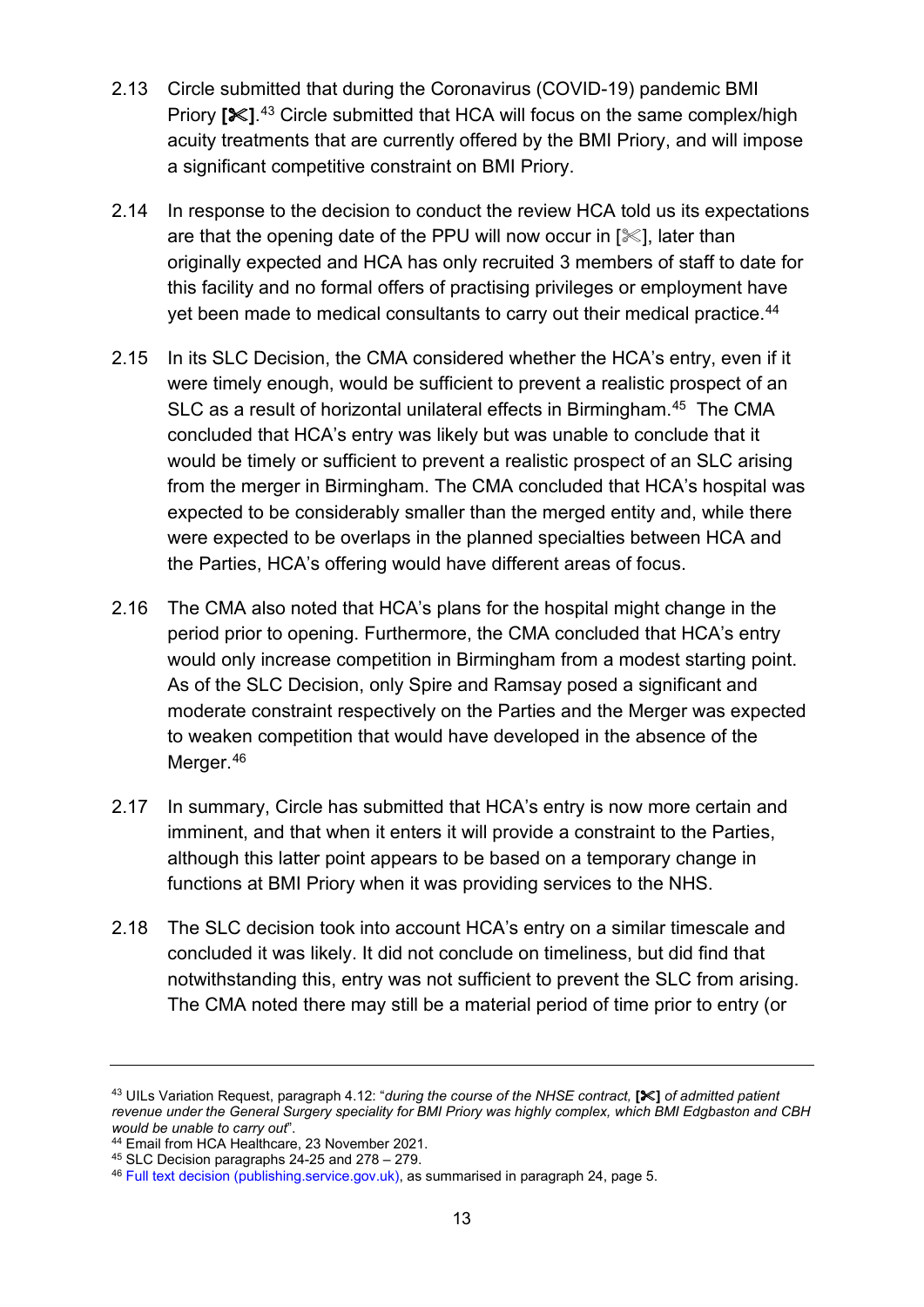before it reaches full capacity) during which HCA would not impose a material constraint.<sup>47</sup>  $\mathbb{R}$ . Therefore, based on the evidence it has received, the CMA's provisional view is that neither uncertainty about the timing of HCA's opening nor the temporary changes made to BMI's service provision arising from the Coronavirus (COVID-19) pandemic are not changes of circumstance that would alter its findings on the sufficiency of HCA's entry that would lead to the CMA conclude that the UILs are no longer appropriate.

#### *The impact of the Coronavirus (COVID-19) pandemic*

- <span id="page-15-4"></span>2.19 Circle submitted that the impact of the Coronavirus (COVID-19) pandemic has had a very significant operational impact on both the NHS and the private hospital sector in the UK. Circle submitted that this was due to the pressure of treating large numbers of COVID-19 patients which has led to much longer delays for the growing number of patients on waiting lists.<sup>[48](#page-15-1)</sup>
- 2.20 Circle submitted that data on clinical pathways showed that four million fewer people completed elective treatment in 2020 compared with 2019. As well as fewer patients being treated, 2020 saw six million fewer people referred into consultant-led elective care than in 2019.[49](#page-15-2)
- <span id="page-15-5"></span>2.21 With regards to Birmingham, Circle submitted that data from NHS Digital showed that the number of patients waiting for treatment had increased by 67% compared to the pre-Coronavirus (COVID-19) pandemic position. Pre-Coronavirus (COVID-19) pandemic there were no patients waiting more than a year for surgery, whereas that number is now almost 18,000. Pre-Coronavirus (COVID-19) pandemic, 88% of orthopaedic patients were treated within the target wait time but is currently as low as 53%.<sup>[50](#page-15-3)</sup>
- 2.22 The Coronavirus (COVID-19) pandemic has had and continues to have a profound impact on the health care sector in the UK. Waiting lists have increased significantly and the NHS requires support from private providers to tackle the back log.
- 2.23 The Coronavirus (COVID-19) pandemic was in existence and the UK was in a national lockdown at the time of the SLC Decision. It was therefore a known quantity and factored into the CMA's assessment in the SLC Decision and its assessment of UILs. As noted in paragraph [1.15](#page-5-10) it was as a result of the

<span id="page-15-0"></span><sup>47</sup> [Full text decision \(publishing.service.gov.uk\),](https://assets.publishing.service.gov.uk/media/5ec3e28cd3bf7f5d411ada9c/SLC_full_text_decision.pdf) as summarised in paragraph 276, page 70.

<span id="page-15-1"></span><sup>48</sup> Circle - Submission re Edgbaston(386761688.1) (2).pdf, paragraph 4.7, page 6.

<span id="page-15-2"></span><sup>49</sup> Circle - Submission re Edgbaston(386761688.1) (2).pdf, paragraph 4.8, page 6.

<span id="page-15-3"></span> $50$  Circle - Submission re Edgbaston(386761688.1) (2).pdf, paragraph 4.10, page 6.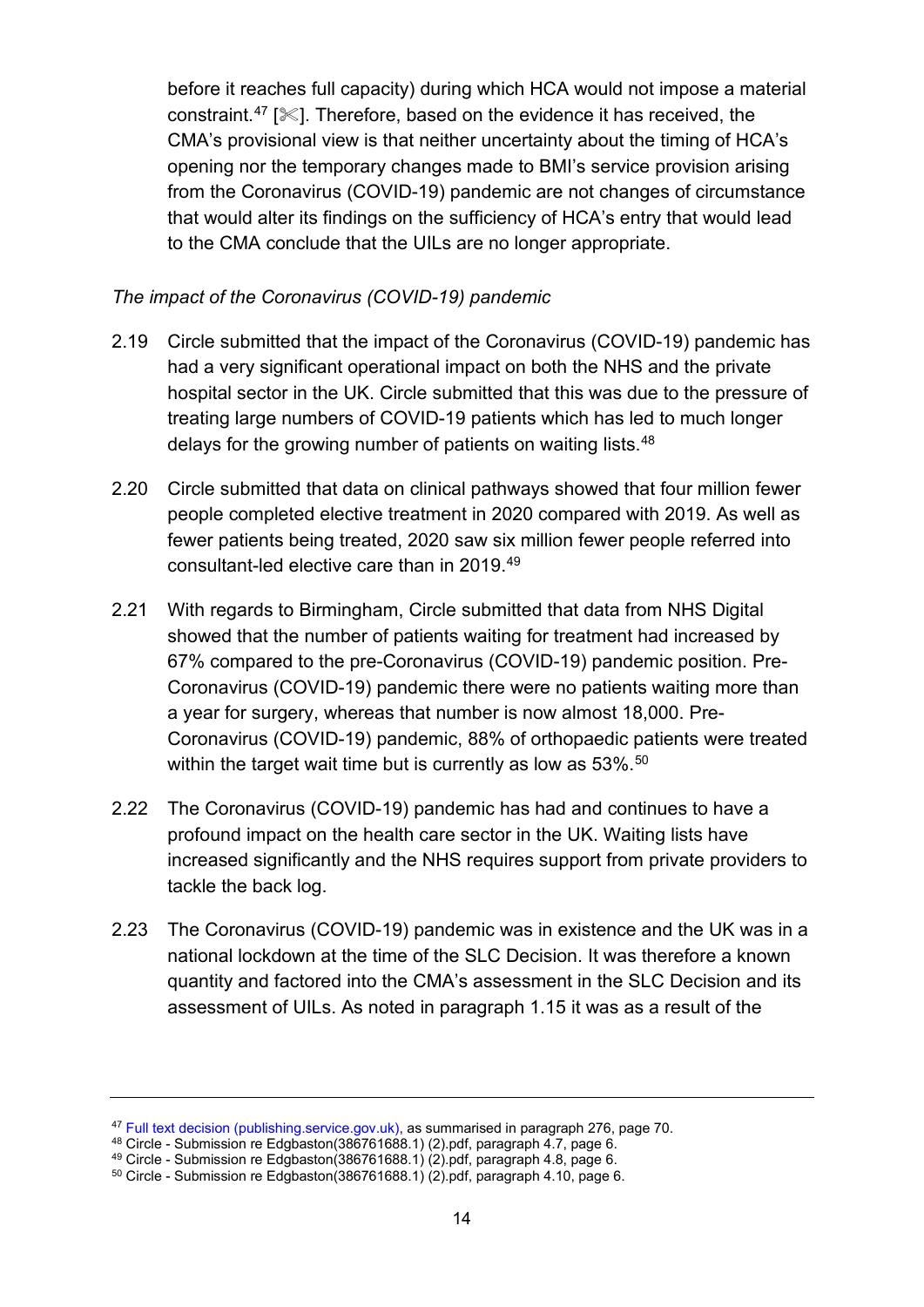Coronavirus (COVID-19) pandemic that the CMA departed from its standard UILs implementation approach.

2.24 While the future impacts of the Coronavirus (COVID-19) pandemic are uncertain, competition amongst PHMS providers is as important today as it was when the CMA made its SLC Decision. Moreover, the CMA factored the Coronavirus (COVID-19) pandemic into its SLC Decision and in its consideration of the UILs. Accordingly, the CMA does not consider the Coronavirus (COVID-19) pandemic as being a change or circumstance that would lead to the CMA conclude that the UILs are no longer appropriate.

### <span id="page-16-0"></span>*Change of circumstance in relation to the UILs*

- 2.25 Despite Circle appointing **[]** to run a divestiture process, no binding offers for Circle Birmingham Hospital were forthcoming. This was not the case for Circle Bath that was sold to Bath Royal United Hospitals NHS Foundation Trust.
- 2.26 As noted above, Circle Birmingham Hospital received initial interest from **[]**  purchasers. Of these, **[]** ([potential purchasers]) pursued the prospect but ultimately could not reach an agreement with Circle. No binding offers were made for the site.

## *Market testing*

- 2.27 In the cases where the CMA requires an upfront buyer, the CMA is allowed to defer the acceptance of the UILs until a purchaser has committed to acquire the site and third parties have had an opportunity to comment on both the remedy and the purchaser. However, in this case, in light of the Coronavirus (COVID-19) pandemic, the CMA agreed it would be impractical to require an upfront buyer. It was not known at the time the CMA accepted the UILs whether the **[]** costs of Circle Birmingham Hospital **[]** to potential purchasers or how it compared to other hospitals as the CMA had not required an upfront buyer on this occasion.
- <span id="page-16-1"></span>2.28 Circle did not raise concerns regarding the **[]** of the proposed divestiture of Circle Birmingham Hospital at the time of the UIL Acceptance Decision. It has been the subsequent market testing, carried out in the context of the divestiture process, that has identified the **[]** costs **[]** that does not appear to be acceptable for prospective purchasers. In particular:
	- *(a)* [prospective purchaser] confirmed that **[]**. [prospective purchaser] **[]**' [prospective purchaser] considered this to be **[]**.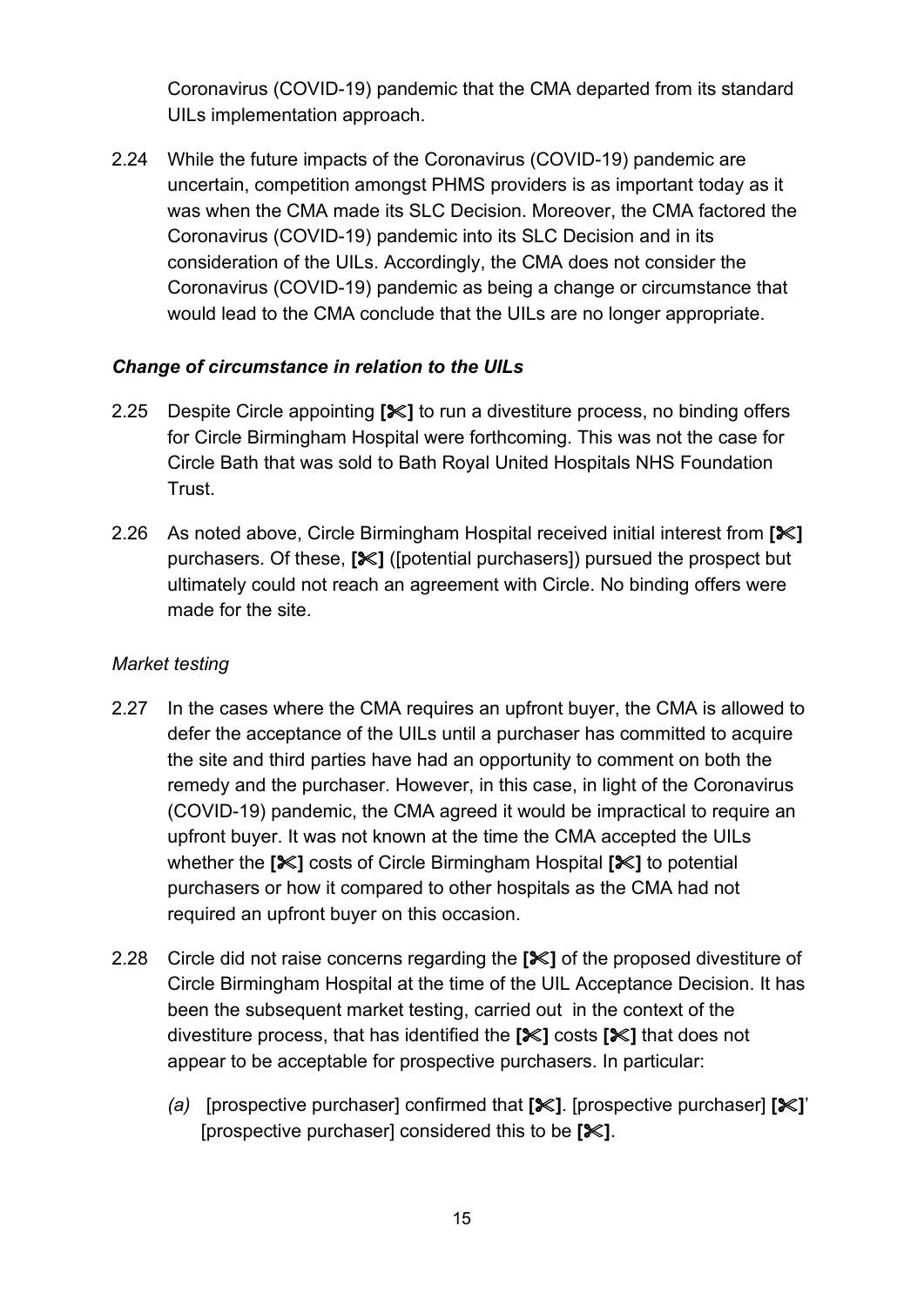- *(b)* Similarly, [prospective purchaser] **[]** also cited **[]**.
- 2.29 Circle submitted to the CMA that **[]**. [51](#page-17-0)

## *Change in [] costs*

- 2.30 The overall **[]** cost of Circle Birmingham **[]**. [52](#page-17-1)
- 2.31 There have been a number of changes **[]** [to the costs] of Circle Birmingham and these **[]** over the life of the project. In summary, the relevant changes are:
	- *(a)* in **[]**, the expected **[]** for the Circle Birmingham Hospital was **[]**.
	- *(b)* In **[]** of April 2020 (the **[]** prior to the CMA's Decision to accept UILs in Principle<sup>53</sup>), which was reflected in the Remedies Form submitted to the CMA,[54](#page-17-3) **[]**. This **[]** was the expected **[]** [costs] at the time the CMA accepted the UILs.
	- *(c)* As of 22 June 2021, a revised estimate **[]**, with the Circle Birmingham Hospital **[]**. [55](#page-17-4)
- 2.32 The CMA therefore understands that **[]** as of April 2020 (prior to the CMA's acceptance of the UILs) was £**[]**. Since then, the estimate **[]**. [56](#page-17-5)
- 2.33 Circle explained that the main reason for the **[]** [changes] in costs **[]**. [57](#page-17-6) **[]**. The Coronavirus (COVID-19) pandemic was an additional factor **[]**. [58](#page-17-7)

## *Summary view of a change of circumstance with regards to the UILS*

2.34 The evidence above leads to the CMA to conclude that there has been a change in circumstance in relation to the UILs on two fronts. Firstly, the **[]**  costs at Circle Birmingham have **[]** [changed] by a material amount since the CMA accepted the UILs. In addition, at the time of the UILs Acceptance Decision, the CMA was not aware of how the **[]** costs of the site compared to the market, it is subsequent market testing that has brought this to light.

<span id="page-17-0"></span><sup>51</sup> Circle's response the CMA's requested for information dated 30 June 2021, paragraph 6.2

<span id="page-17-1"></span><sup>&</sup>lt;sup>52</sup> Circle's response the CMA's requested for information dated 30 June 2021, paragraph 2.4.

<span id="page-17-2"></span><sup>53</sup> CMA's decision that undertakings might be accepted, dated 24 April 2020, available on the CMA's website at <https://www.gov.uk/cma-cases/circle-health-bmi-healthcare-merger-inquiry>54 Remedies Form, Annex 4.

<span id="page-17-4"></span><span id="page-17-3"></span><sup>55</sup> **[]** [details of the changes] Circle's response the CMA's requested for information dated 30 June 2021, paragraphs 2.1-2.8.<br><sup>56</sup> Decision on whether to conduct a review.

<span id="page-17-6"></span><span id="page-17-5"></span><sup>57</sup> There were a number of  $[\mathcal{K}]$ . The total  $[\mathcal{K}]$  known to the CMA at the time of the UIL acceptance  $[\mathcal{K}]$ For the CMA's UIL acceptance decision. See [Decision on whether to conduct a review.](https://assets.publishing.service.gov.uk/media/616ec1a08fa8f52981d40dbb/Version_for_case_page_-_Decision_on_whether_to_conduct_a_review_191021_.pdf)<br>
<sup>58</sup> Circle's response the CMA's requested for information dated 30 June 2021, paragraph 2.2 and 3.1.

<span id="page-17-7"></span>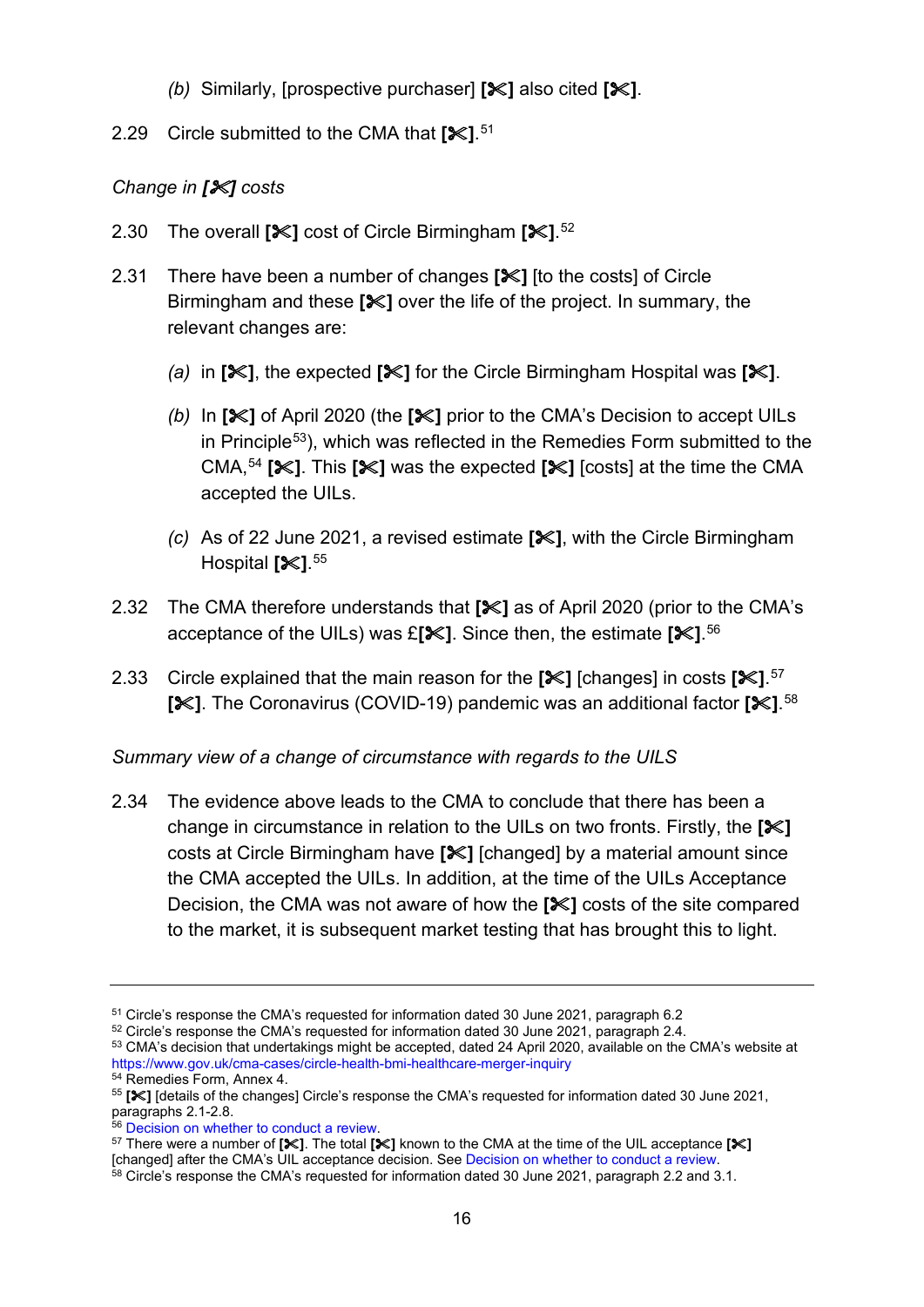This combination of factors reflects a relevant change of circumstances as it affects the CMA's assessment of what constitutes as comprehensive a remedy as is reasonable and practicable to the SLC and any adverse effects resulting from it for the purposes of section 73 of the Act.

## <span id="page-18-0"></span>**Provisional conclusion on the change of circumstances**

- 2.35 Based on the above assessment, the CMA believes that the entry of HCA and the Coronavirus (COVID-19) pandemic were already factored into the CMA's prior decisions.
- 2.36 As stated in the SLC Decision, the CMA considered that the HCA's entry was likely, but that even if it were timely enough, it would not be sufficient to prevent a realistic prospect of an SLC as a result of horizontal unilateral effects in Birmingham.[59](#page-18-2) The information provided to the CMA does not indicate any change of circumstances that would alter that finding such that the UILs are no longer appropriate.
- 2.37 However, based on the above the CMA does consider that there has been a change of circumstances with regards to whether the UILs are an effective remedy to the SLC. Both the **[]** cost of the site and how this compared to market **[]** were not known to the CMA at the time of the UILs Acceptance Decision and those costs have subsequently **[]** [changed].

# <span id="page-18-1"></span>**3. Action proposed in light of change of circumstance**

3.1 Having provisionally found that there has not been a change of circumstances in relation to the market conditions that lead to the SLC decision, it would consequentially be inappropriate to release Circle from the UILs on that basis. However, having provisionally found that there has been a change of circumstance with regards to whether the UILs are an effective remedy to the SLC and therefore remain appropriate, in this section we outline the potential options available.

<span id="page-18-2"></span><sup>59</sup> SLC Decision paragraphs 278 – 279.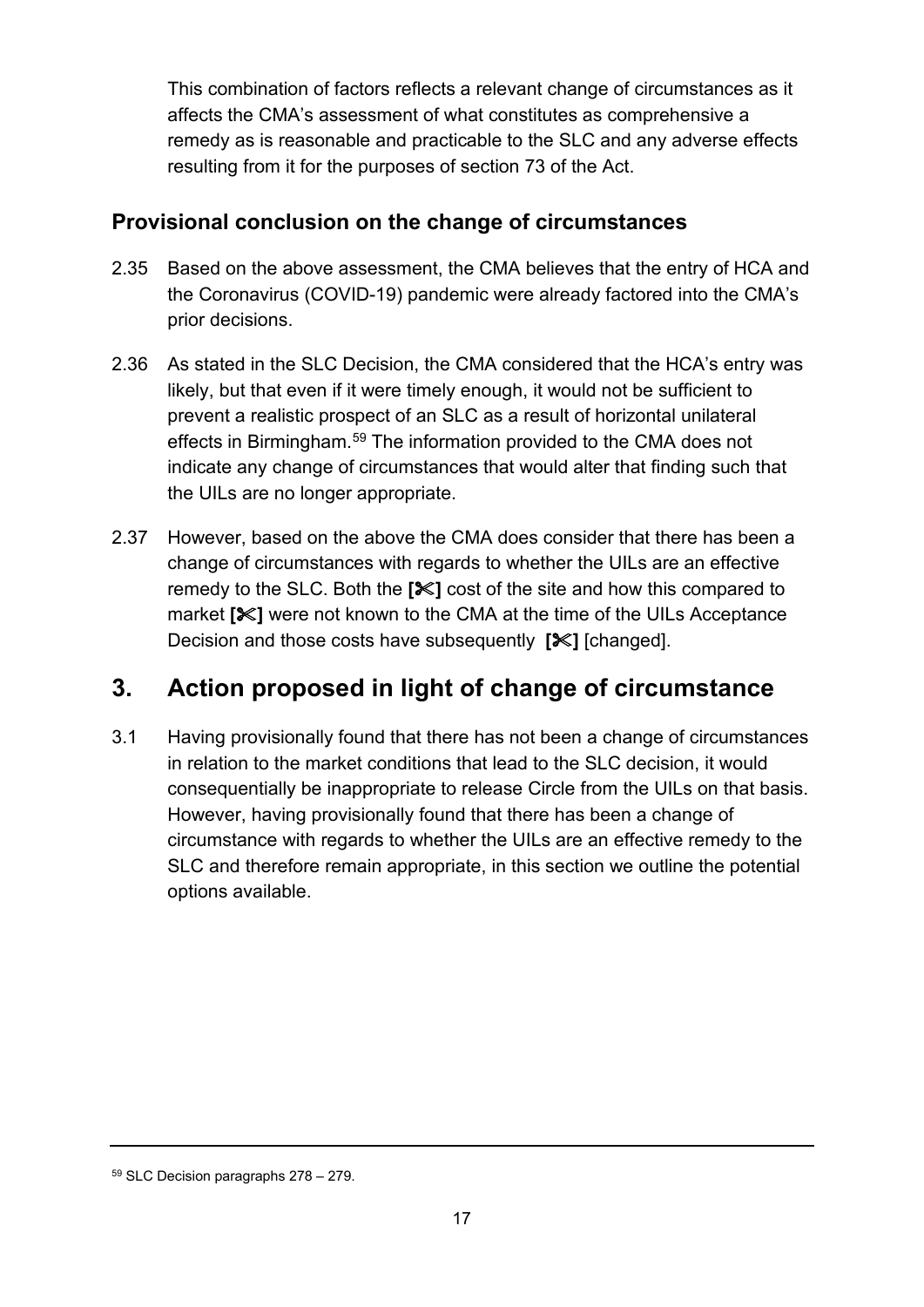## <span id="page-19-0"></span>**Assessment of the UIL Variation Request**

#### <span id="page-19-1"></span>*Circle's proposal*

- 3.2 On 21 June 2021 Circle submitted a written request<sup>[60](#page-19-2)</sup> accompanied by a Remedies Form, seeking to vary the UILs accepted on 23 June 2020 to divest BMI Edgbaston instead of Circle Birmingham Hospital.
- 3.3 Circle submitted that the divestiture of BMI Edgbaston would remedy the SLC identified by the CMA in relation to Birmingham; in particular it would remove the increment resulting from the merger in terms of both bed numbers and operating theatres. Circle further submitted that the divestiture of BMI Edgbaston is the most comprehensive solution that is both reasonable and practicable to remedy the SLC identified in Birmingham.[61](#page-19-3)
- 3.4 Circle submitted that it would also be willing to enter into appropriate transitional services agreements (**TSA**) with a purchaser of BMI Edgbaston at the purchaser's request.<sup>[62](#page-19-4)</sup>
- 3.5 The proposal is for divestiture of BMI Edgbaston to be a disposal of assets as it sits within BMI as a corporate entity and is not itself incorporated.

#### *Overview of BMI Edgbaston*

- 3.6 BMI Edgbaston is located in Birmingham, near to Circle Birmingham Hospital. The premises are lease[d63](#page-19-5) from **[]**. [64](#page-19-6)
- 3.7 Circle submitted that BMI Edgbaston has three operating theatres and 31 registered beds in use. However, Circle also noted (as it did in the Merger Notice), that Edgbaston has one additional ward (with 11 available beds) that is currently used as a suite of offices. $65$
- 3.8 Circle submitted that BMI Edgbaston is **[]**, characterised **[]**. From the start of the period of the Independent Sector contract with the NHS in England aimed at responding to the Coronavirus (COVID-19) pandemic, **[]** changed dependent upon activity requirements at each of BMI Edgbaston and BMI Priory.[66](#page-19-8)

<span id="page-19-2"></span><sup>60</sup> UILs Variation Request

<span id="page-19-3"></span><sup>&</sup>lt;sup>61</sup> Circle - Remedies Form - Edgbaston (2).pdf. paragraph 2.1, page 1.

<span id="page-19-4"></span> $62$  Circle - Remedies Form - Edgbaston (2).pdf. paragraph 1.4 page 1.<br> $63$  BMI's **I**<sup>S</sup>I.

<span id="page-19-6"></span><span id="page-19-5"></span><sup>&</sup>lt;sup>64</sup> Circle - Remedies Form - Edgbaston (2).pdf, paragraph 4.4, page 2.<br><sup>65</sup> Circle - Remedies Form - Edgbaston (2).pdf, paragraph 4.5, page 2.

<span id="page-19-8"></span><span id="page-19-7"></span> $66$  Circle - Remedies Form - Edgbaston (2).pdf, paragraph  $4.6 - 4.7$ , pages  $2 - 3$ .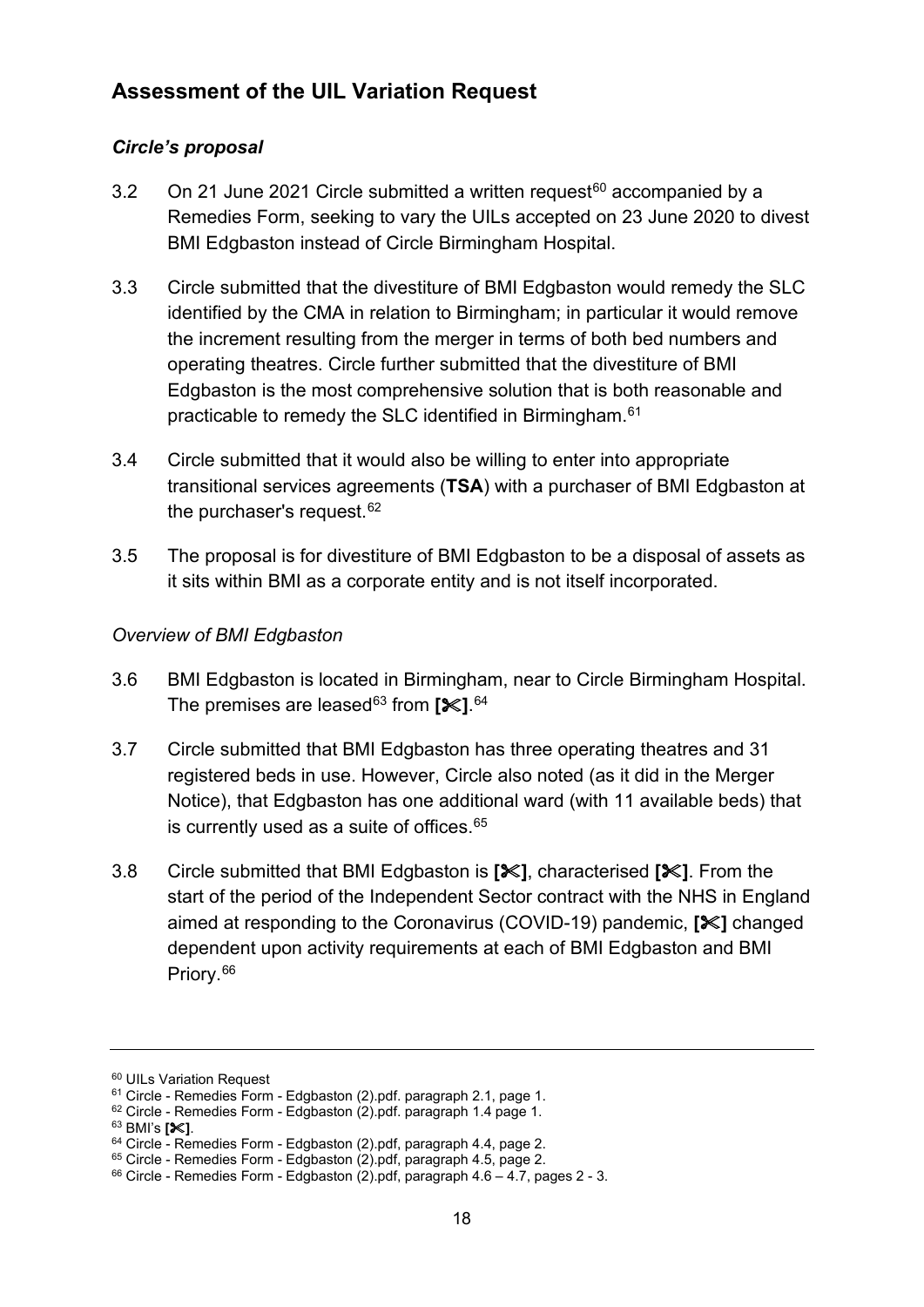- 3.9 Circle submitted that BMI Edgbaston has access to both clinical and nonclinical bank and agency staff, who are not employed directly by BMI but whose services can be drawn on to cover vacancies and shortfalls. <sup>[67](#page-20-1)</sup>
- 3.10 Circle submitted that BMI Edgbaston, together with all other BMI sites, **[]**. [68](#page-20-2)
- 3.11 Circle submitted that it would expect that the divestiture of BMI Edgbaston assets would include the leasehold interest in the hospital, all the equipment, furniture, beds, and related movable goods located at the hospital, the benefit of certain contracts relating exclusively to the maintenance of, or provision of clinical services, at the hospital. **[]**[69](#page-20-3) **[]**. [70](#page-20-4)

## *Services at BMI Edgbaston*

3.12 Consistent with the CMA's understanding set out in the SLC Decision, Circle submitted that the BMI Edgbaston hospital provides independent secondary care to NHS, Insured and Self Pay patients across the Birmingham area. It covers specialties including General Surgery, Orthopaedics, Urology, Gynaecology, Plastic Surgery, Gastroenterology and Ear, Nose and Throat medicine amongst others.[71](#page-20-5)

## <span id="page-20-0"></span>*Assessment of BMI Edgbaston*

### *The clear-cut standard*

- 3.13 In order to accept undertakings in lieu of a reference, the CMA must be confident that all of the potential competition concerns that have been identified in the SLC Decision would be resolved by means of the undertakings without the need for further investigation. The need for confidence reflects the fact that, once undertakings in lieu of a reference have been accepted, section 74(1) of the Act precludes a reference after that point. Such undertakings are therefore appropriate only where the remedies proposed to address any competition concerns raised by the merger are clear cut. Furthermore, those remedies must be capable of ready implementation.<sup>[72](#page-20-6)</sup>
- 3.14 The clear-cut requirement has two separate dimensions:

<sup>&</sup>lt;sup>67</sup> Circle - Remedies Form - Edgbaston (2).pdf, paragraph 4.8, pages 3.

<span id="page-20-3"></span><span id="page-20-2"></span><span id="page-20-1"></span> $68$  Circle - Remedies Form - Edgbaston (2).pdf, paragraph 4.9, pages 3.<br> $69$  Transfer of Undertakings (Protection of Employment) Regulations

<span id="page-20-4"></span><sup>70</sup> Circle - Remedies Form - Edgbaston (2).pdf, paragraph 4.10, pages 3.

<span id="page-20-5"></span><sup>71</sup> Circle - Remedies Form - Edgbaston (2).pdf, paragraph 5.1, pages 3.

<span id="page-20-6"></span><sup>72</sup> Merger remedies (publishing.service.gov.uk) paragraph 3.27, pages 11.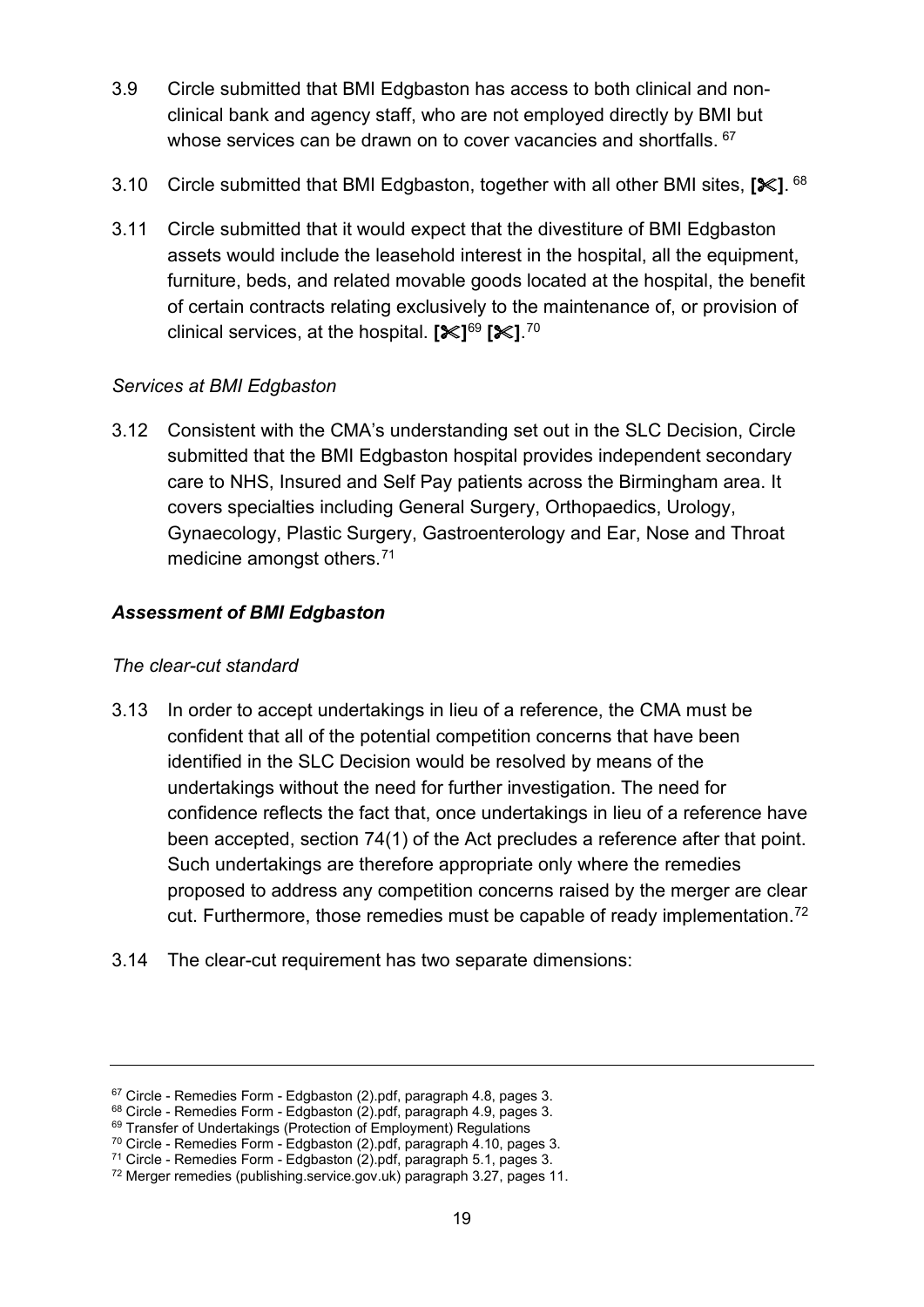- *(a)* in relation to the substantive competition assessment, it means that there must not be material doubts about the overall effectiveness of the remedy. The more extensive the competition concerns, in terms of magnitude of potential customer harm, the more significant the error costs of an ineffective remedy, and hence the greater the belief must be that the undertakings in lieu of a reference will comprehensively resolve those concerns. Whilst the CMA will require that the clear-cut standard is applied to any remedy where the test for reference has been met, in those cases where the potential magnitude of harm is especially large, the CMA will be particularly cautious in its approach to accepting undertakings in lieu of a reference.
- *(b)* In practical terms, it means that undertakings in lieu of a reference of such complexity that their implementation is not feasible within the constraints of the Phase 1 timetable are unlikely to be acceptable. This practical requirement, in terms of assessment and implementation, may impact on the specifications of a divestiture package, in order to ensure it remains practicable.
- 3.15 The same clear-cut standard applies to this UIL Variation Request. As outlined in paragraph [2.10,](#page-13-4) the original SLC was not time limited.
- 3.16 On 14 May 2021 the CMA emailed Circle noting that: '[i]n relation to the possible divestiture of BMI Edgbaston, this was briefly discussed between the CMA and Circle prior to accepting the current UILs. The initial feedback from the CMA at that time was that we would not consider a divestiture of the Edgbaston hospital alone to be a clear-cut remedy to our SLC. This was primarily on that basis that the overlap included both BMI Edgbaston and BMI Priory. As such, with regards to Birmingham, the only remedies the CMA considered would be 'clear cut' solutions to the SLC at the time of accepting the UILs were: (i) a divestiture of Circle Birmingham or (ii) a combined divestiture of both BMI Edgbaston and BMI Priory.' [73](#page-21-0)
- 3.17 With regards to this, Circle submitted that the CMA's 'recent decisional practice' in connection with undertakings in lieu of a reference relating to inpatient care supports an approach which seeks to remove or very substantially reduce the increment in terms of bed numbers, as well as one (in

<span id="page-21-0"></span><sup>73</sup> Email.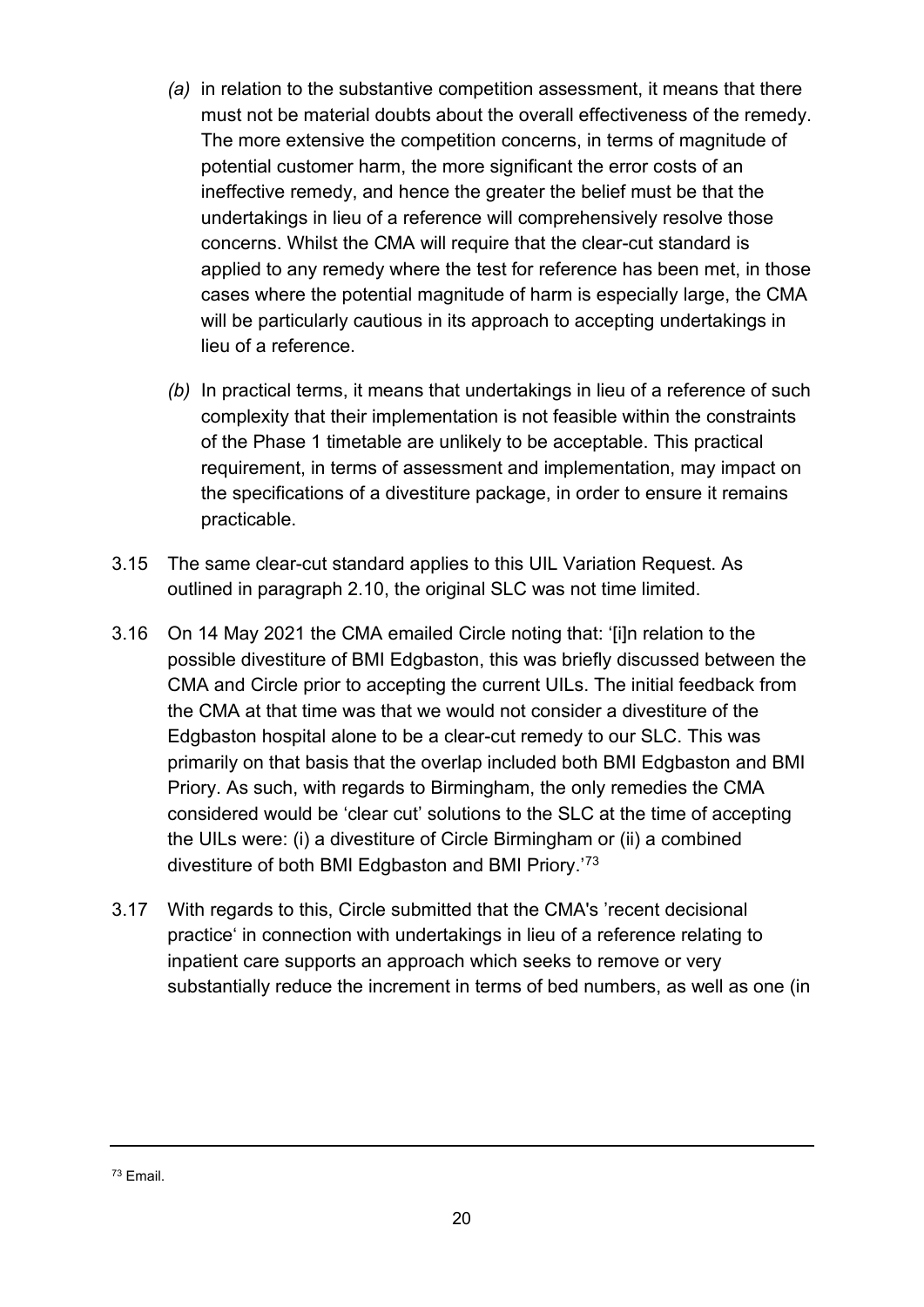light of Muller/Dairy Crest<sup>[74](#page-22-0)</sup>) which 'takes a realistic view of the need to replace the competitive constraint in the counterfactual'.[75](#page-22-1)

## *Circle's submission on the ability of BMI Edgbaston to address the SLC*

- 3.18 Circle submitted that the divestiture of BMI Edgbaston will ensure that the market for PHMS in the Birmingham area is as competitive as the pre-merger situation. It said that this reflected the fact that BMI Edgbaston is of a comparable size to Circle Birmingham Hospital, is larger in terms of number of beds, and is focussed on the same specialities.[76](#page-22-2)
- 3.19 Circle also submitted that, if it sold BMI Edgbaston, it would have a lower share of beds than BMI had pre-merger, the same market share in terms of operating theatres as BMI had pre-merger and a lower market share post-merger.<sup>[77](#page-22-3)</sup> Therefore, Circle submitted that BMI Edgbaston is the most comprehensive solution that is both reasonable and practicable to remedy the SLC identified in Birmingham.
- 3.20 Circle also submitted that BMI Edgbaston has a **[]** than Circle Birmingham Hospital **[]**, which makes it a much more attractive acquisition. As it has **[]**, an operator of BMI Edgbaston will exert a stronger competitive constraint than an operator of Circle Birmingham Hospital, as it will be able to set lower prices and have the ability to spend more on marketing, staffing and attracting consultants, as well as investing more in the site.<sup>[78](#page-22-4)</sup>
- 3.21 Circle submitted that **[]**, has expressed a firm interest in acquiring the BMI Edgbaston, and is currently engaged in the negotiation of terms and due diligence. Circle considers **[]** a highly credible purchaser and has already been approved as a purchaser of Circle Birmingham Hospital by the CMA. Accordingly, Circle believes the divestiture of BMI Edgbaston to **[]** could likely be achieved within **[]** months. [79](#page-22-5)

### *CMA views on divestiture of BMI Edgbaston*

3.22 The CMA agrees with Circle that in terms of bed and theatre capacity Circle Birmingham Hospital and BMI Edgbaston are broadly equivalent. However,

<span id="page-22-0"></span><sup>74</sup> [Muller UK & Ireland Group / Dairy Crest Group.](https://www.gov.uk/cma-cases/muller-uk-ireland-group-llp-dairy-crest-group-plc-merger-inquiry) In this case Müller agreed Undertakings with the CMA to sell to Medina Dairy Limited (Medina Dairy) with the option to require Müller to process up to 100 million litres of milk each year in Dairy Crest's Severnside dairy for supply to national grocery retailers. The option was for a period of at least 5 - and up to 8 - years.

<span id="page-22-1"></span><sup>&</sup>lt;sup>75</sup> Circle - Submission re Edgbaston(386761688.1) (1).pdf, paragraph 2.9, page 3.<br><sup>76</sup> Circle - Submission re Edgbaston(386761688.1) (1).pdf, paragraph 5.1, page 9.

<span id="page-22-3"></span><span id="page-22-2"></span><sup>76</sup> Circle - Submission re Edgbaston(386761688.1) (1).pdf, paragraph 5.1, page 9. 77 Circle - Submission re Edgbaston(386761688.1) (1).pdf, paragraph 5.2, page 9.

<span id="page-22-4"></span><sup>78</sup> Circle - Submission re Edgbaston(386761688.1) (1).pdf, paragraph 6.5, page 10.

<span id="page-22-5"></span><sup>79</sup> Circle - Submission re Edgbaston(386761688.1) (1).pdf, paragraph 6.9, page 10.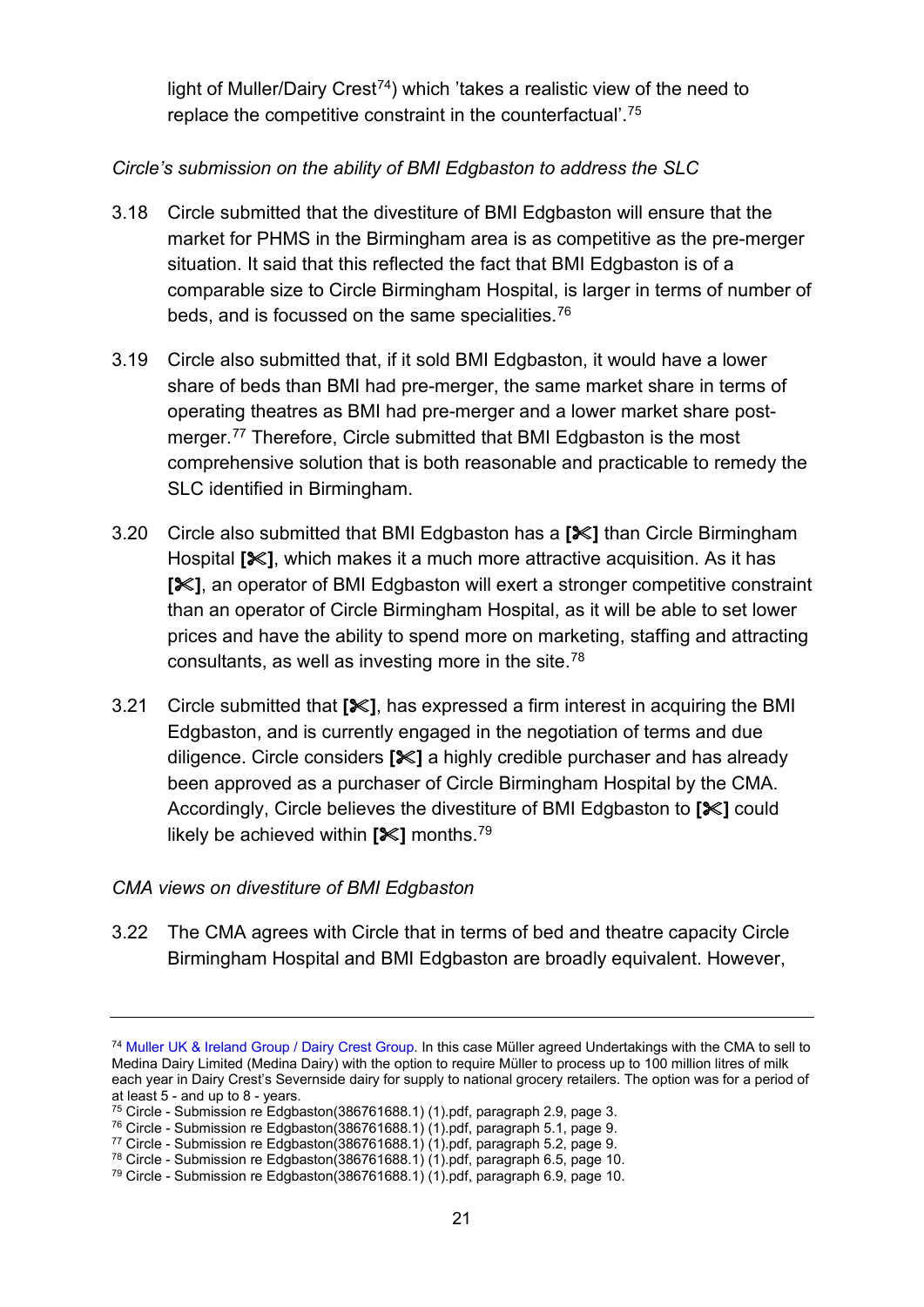bed and theatre numbers are not the only parameters along which competition occurs and even if it could be shown to remedy the SLC there remain considerable concerns in relation to the practicalities of divesting Edgbaston alone.

- 3.23 The SLC Decision makes clear that the entry of Circle Birmingham Hospital was expected to materially impact both BMI Edgbaston and BMI Priory. For example, the CMA found that the Parties' internal documents indicated that Circle Birmingham Hospital's entry was expected to have a significant competitive impact on BMI Priory and Edgbaston.<sup>[80](#page-23-0)</sup>
- 3.24 As noted in paragraph [1.11,](#page-4-2) whilst Circle appeared to target a **[]** of BMI Priory revenues compared to BMI Edgbaston's this is not inconsistent with the impact on BMI Priory being material. Circle targeted **[]** the share of revenue from BMI Priory than it did from each of the **[]** and **[]** hospitals with respect to private patients. Further, certain BMI documents explicitly discussed the impact of Circle Birmingham Hospital's entry on BMI Priory, and are consistent with this impact being material. The majority of competitors indicated that Circle Birmingham Hospital's entry would have a significant impact on BMI Priory and Edgbaston. [81](#page-23-1)
- 3.25 Given the above, the reduction in rivalry leading to the SLC relates to competition between Circle Birmingham and both BMI Edgbaston and BMI Priory.
- 3.26 In terms of the parties' submissions that BMI Edgbaston's is competitively equivalent to Circle Birmingham Hospital, the CMA observed, as set out in Table 13 of the SLC Decision, the estimated shares of supply in the wider Birmingham area including HCA. The total revenues included in the SLC Decision showed that Circle Birmingham Hospital was expected to have **[]** the revenues of BMI Edgbaston.<sup>[82](#page-23-2)</sup>
- 3.27 Whilst the CMA accepted future revenues are always uncertain and the figures in the SLC Decision may have changed subsequently, the CMA considers this to be a strong indicator that BMI Edgbaston is not a close substitute to Circle Birmingham Hospital. The evidence suggests the BMI Edgbaston would be a weak competitive constraint on the Parties' combined offering of Circle Birmingham Hospital and BMI Priory if divested to a third party. This was relayed to the Parties during the Phase 1 discussions on potential undertakings in lieu of a reference.

<span id="page-23-0"></span><sup>&</sup>lt;sup>80</sup> [Full text decision \(publishing.service.gov.uk\).](https://assets.publishing.service.gov.uk/media/5ec3e28cd3bf7f5d411ada9c/SLC_full_text_decision.pdf) paragraph 223, page 62.<br><sup>81</sup> Full text decision (publishing.service.gov.uk). paragraph 239, page 69.

<span id="page-23-1"></span>

<span id="page-23-2"></span><sup>82</sup> [Full text decision \(publishing.service.gov.uk\).](https://assets.publishing.service.gov.uk/media/5ec3e28cd3bf7f5d411ada9c/SLC_full_text_decision.pdf) table 13, page 79.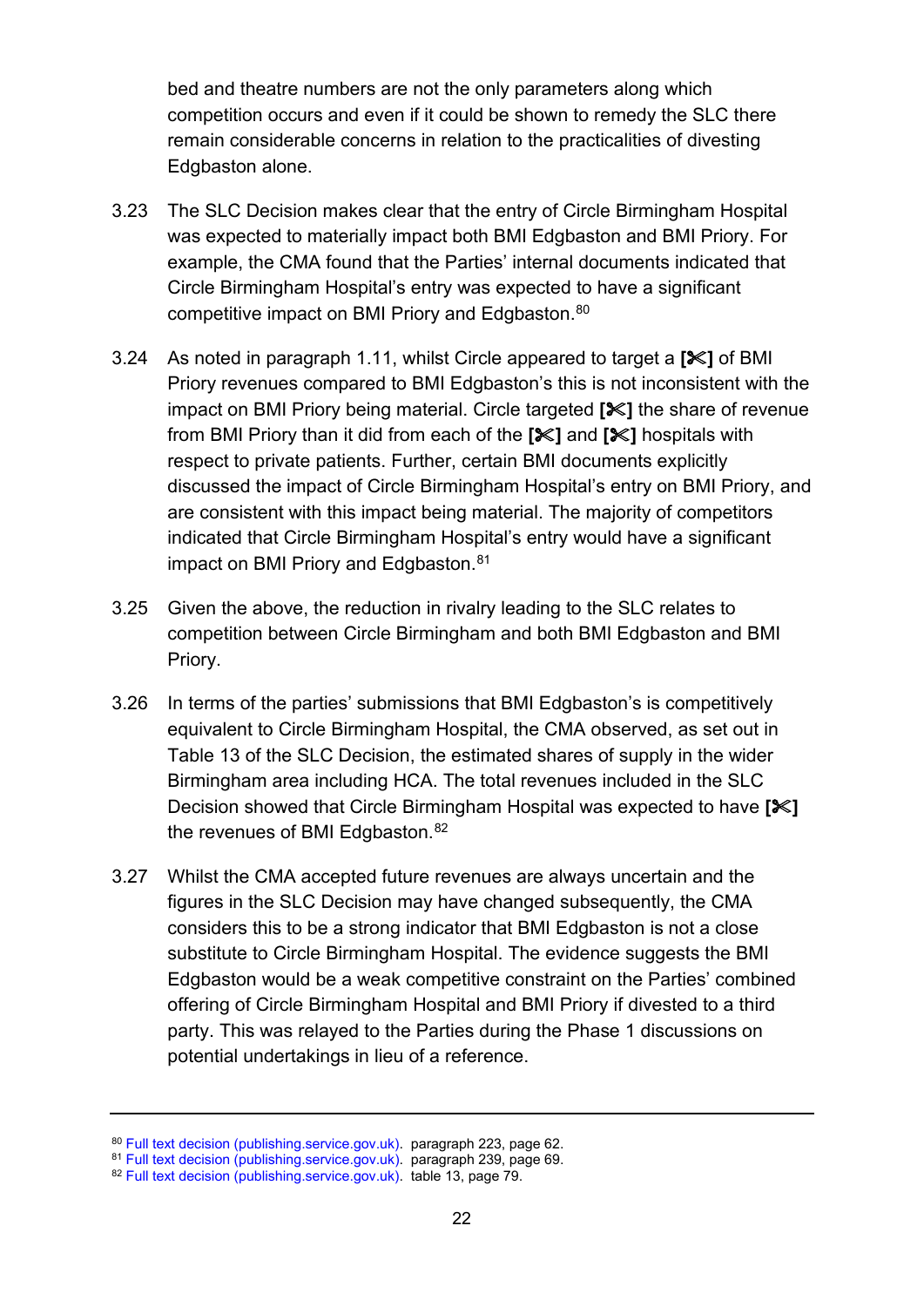- 3.28 The CMA notes that the **[]** cost of the Circle Birmingham Hospital has **[]** [changed] both since Circle originally commissioned the site and further since the CMA accepted the UILs. The overall **[]** cost appears to have made the site **[** $\mathbb{\times}$ ] to potential purchasers. The CMA does not consider that this alters its view of the competitive strength of the site. The CMA notes that Circle still considers that the site would be profitable under its ownership, 'Circle still expects the facility to generate a profit once it is fully operationalised'.<sup>[83](#page-24-0)</sup>
- 3.29 Circle submitted that in relation to revenues 'the BMI operational model in Birmingham has been based on generating efficiencies across both sites, which has led to historically **[]**. [84](#page-24-1)
- 3.30 The CMA notes Circle's explanation that BMI Edgbaston is an **[]** asset that in the hands of an independent owner may be capable of competing more strongly. However the differences **[]** between BMI Edgbaston and Circle Birmingham Hospital are significant and further illustrate the **[]**. The CMA notes that Circle's revised revenues for Circle Birmingham Hospital, **[]**, are **[** $|$ **i** than the  $|$  $|$   $|$  BMI Edgbaston revenues outlined in the SLC Decision. It is not clear cut that **[]** by an independent owner of BMI Edgbaston.
- <span id="page-24-4"></span>3.31 The CMA has found a number of other concerns with the BMI Edgbaston site that call into question the 'clear-cut' nature of the proposed alternative remedy. These are:
	- *(a)* BMI Edgbaston relies on **[]**. Whilst a purchaser may be able to cover some of these **[]**, this presents a challenge. The CMA is sceptical that these challenges can easily and quickly be overcome with **[]** as Circle has suggested, and presents a material challenge. In addition, a purchaser would have to identify the **[]** it needs to operate BMI Edgbaston and **[]**. [85](#page-24-2)
	- *(b)* BMI Edgbaston relies on centralised shared service centre that need to be separated and increase the complexity of the remedy.
	- *(c)* BMI Edgbaston is a much older facility than Circle Birmingham Hospital (which is new) and Circle submitted that **[]**. [86](#page-24-3) On further probing of this, Circle clarified that it '[..] does not consider that BMI Edgbaston will definitively require **[]** in order to be an effective competitor. The new

<span id="page-24-1"></span><sup>84</sup> Case ME 6864.19 - Circle\_BMI - Response to CMA questions of 11 August - 26.08.2021.pdf. paragraph 3.2, page 3.<br><sup>85</sup> **[**<del></del>*்*√].

<span id="page-24-0"></span><sup>83</sup> Circle\_BMI - Response to CMA questions of 30 June - Further responses [15.07.2021] (1).pdf. paragraph 6.2, page 3.

<span id="page-24-3"></span><span id="page-24-2"></span><sup>85</sup> **[]**. 86 Remedies Form para 6.6.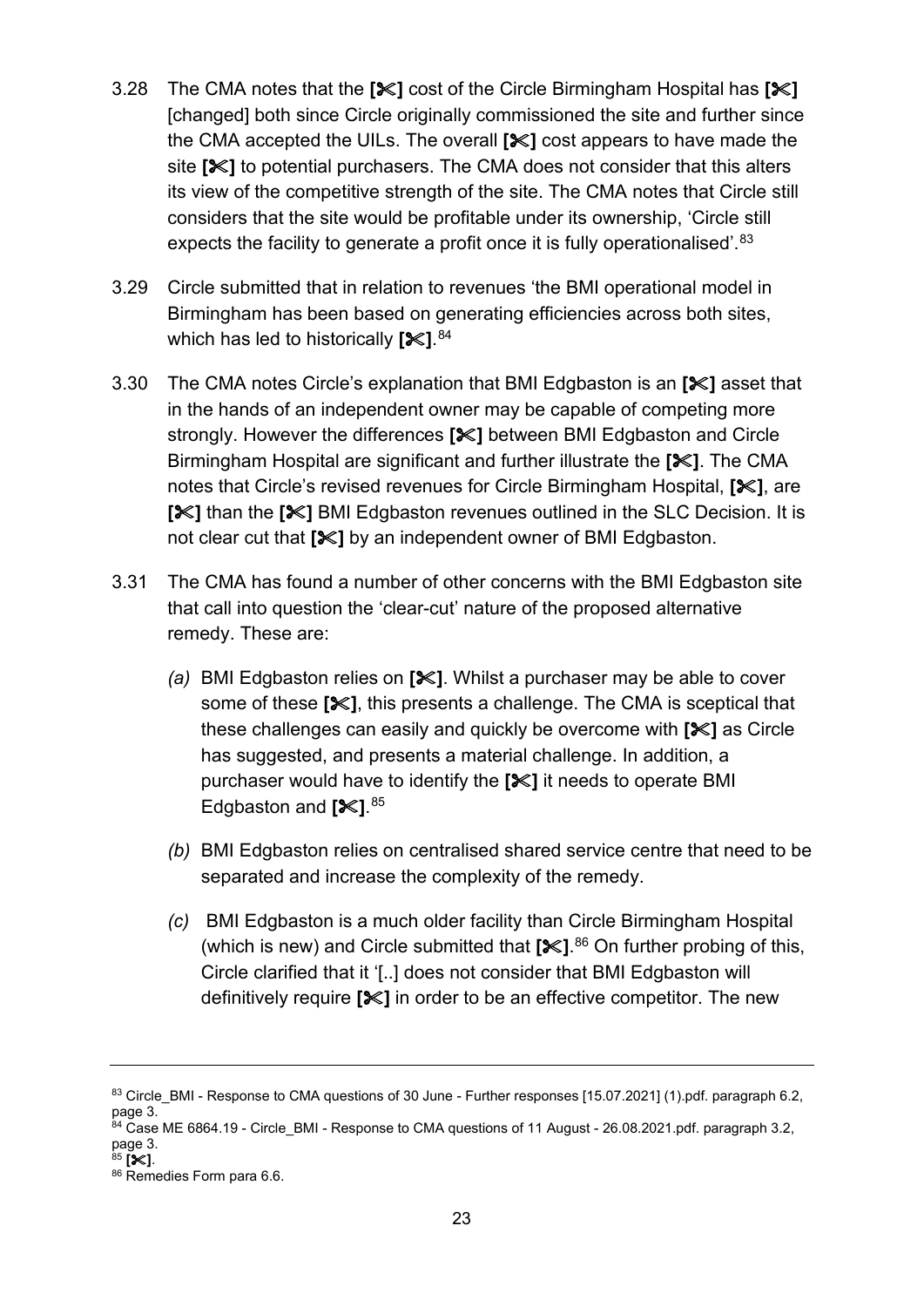owner may, at its option, wish **[]**, reflecting its own strategic objectives'[87](#page-25-2)

*(d)* BMI Edgbaston **[]**. The CMA understands that BMI Edgbaston **[]**. Circle Birmingham Hospital would certainly acquire these capabilities. A purchaser would **[]** according to Circle.

### *Provisional conclusion on BMI Edgbaston*

- <span id="page-25-4"></span>3.32 The above together indicate that a divestiture of BMI Edgbaston would be complex and present risks to effective implementation.
- 3.33 The CMA has considered carefully whether it can be confident that the divestiture of BMI Edgbaston would remedy the competition concerns that it has found in the SLC Decision. Of the three sites in Birmingham, BMI Edgbaston would be expected to provide the least effective constraint on the Parties post-merger and would require the most time and effort in order to establish itself as an effective competitor. Consequently, the CMA does not consider it to be a clear-cut remedy that would meet the requirements of section 73 of the Act in addressing the SLC identified in the CMA's SCL Decision. Even if it were in principle capable of addressing the SLC, it has material practical implementation issues that would mean that the CMA could not be confident that it would be an effective remedy.

## <span id="page-25-0"></span>**Overview of other remedy options**

<span id="page-25-5"></span>3.34 In this section we outline other potential remedial options.

### <span id="page-25-1"></span>*Divestiture of Circle Birmingham*

#### *Background and Circle's view*

- 3.35 One potential remedy would be to continue to pursue a divestiture of Circle Birmingham Hospital.
- 3.36 Circle submitted that the divestiture of Circle Birmingham Hospital has proven to be impracticable and it was unable to attract a purchaser **[]**. Circle further submitted that the reasons for this, namely the **[]** [cost] of Circle Birmingham Hospital, cannot reasonably be resolved by Circle.<sup>[88](#page-25-3)</sup>

<span id="page-25-2"></span><sup>87</sup> Case ME 6864.19 - Circle BMI - Response to CMA questions of 11 August - 26.08.2021.pdf, paragraph 3.7, page 4

<span id="page-25-3"></span> $88$  Circle - Submission re Edgbaston(386761688.1) (2).pdf, paragraph 6.4, page 10.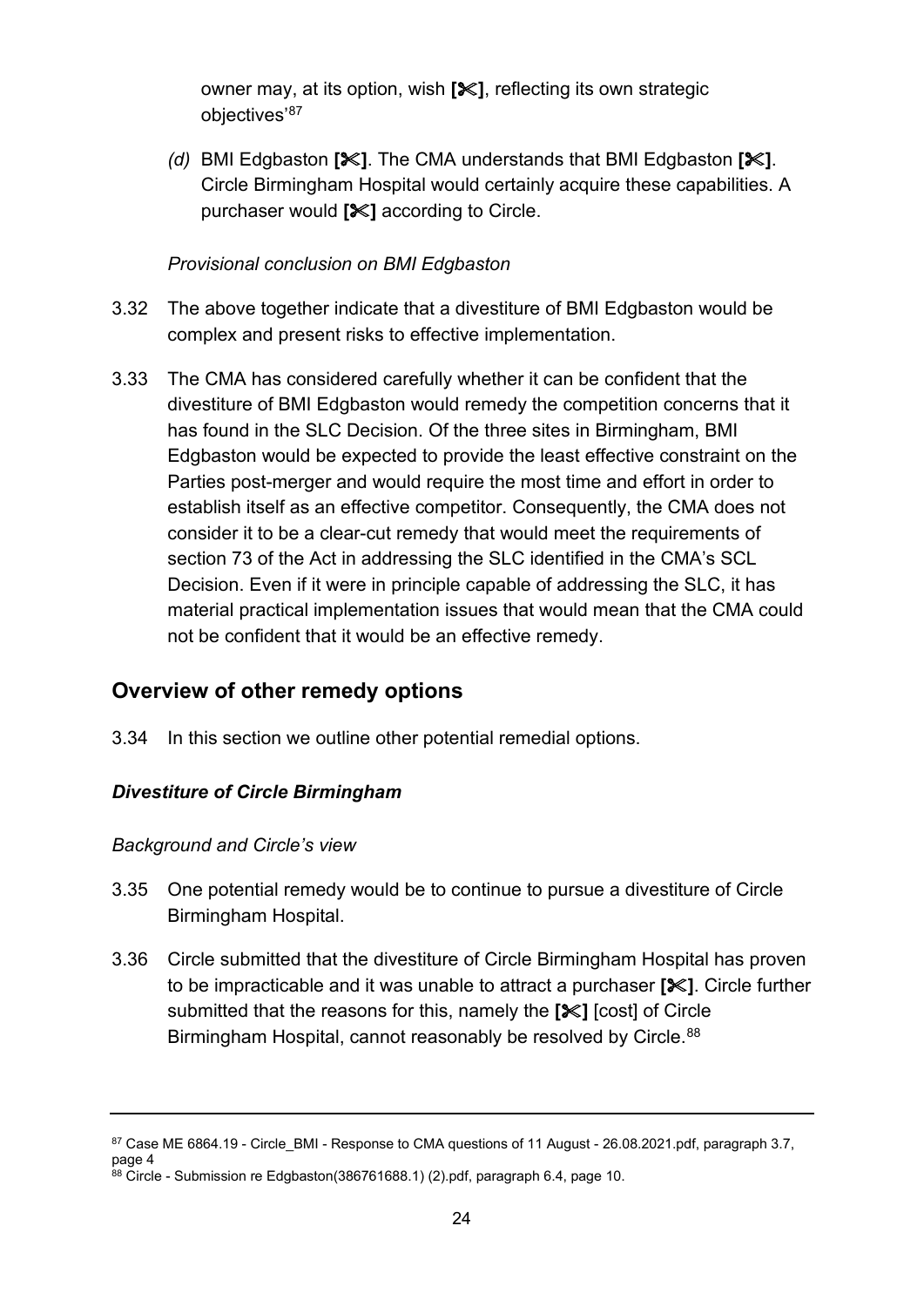- <span id="page-26-0"></span>3.37 Circle was willing to sell the site for **[]**, **[]** received no binding offer. The UILs provide for the CMA to be able to appoint a Divestiture Trustee to sell the Divestiture Business on behalf of the Parties at no minimum price, or for the CMA to direct the Parties to sell at no minimum price. However, as there was **[</del>ᢟ]**,<sup>[89](#page-26-1)</sup> the CMA has provisionally concluded that it would be unlikely that the appointment of a Divestiture Trustee would have any success in divesting the Circle Birmingham Hospital as currently configured and the Trustee's powers and remit would not extend to altering the Divestiture Business.
- 3.38 On 30 April 2021, Circle wrote to the CMA to provide an update on the Birmingham divestiture process, noting that it was highly unlikely that [potential purchaser] (**[]**) and Circle would reach an agreement. **[]**: [90](#page-26-2)
	- *(a)* **[]**:
		- (i) **[]**;
		- (ii) **[]**;
		- (iii) **[]**
		- (iv) **[]**; and
		- (v) **[]**.
	- *(b)* **[]**:
		- (i) **[]**;
		- (ii) **[]**; and
		- (iii) **[]**.
- 3.39 Circle informed the CMA that **[]**. [91](#page-26-3) **[]**. [92](#page-26-4)
- 3.40 For its part in the negotiation, Circle submitted that it agreed to **[]**. [93](#page-26-5)

<span id="page-26-1"></span><sup>89</sup> Paragraph 8.5 of the UILs relating to the role of the Divestiture Trustee limits the terms which the Divestiture Trustee can require Circle to accept in the context of a divestiture.

<span id="page-26-2"></span><sup>90</sup> ME686419 Circle BMI - Update on Birmingham Divestment Process - 30.04.2021 (1).pdf. paragraph 2.3, page 1.

<span id="page-26-3"></span><sup>&</sup>lt;sup>91</sup> ME686419 Circle\_BMI - Update on Birmingham Divestment Process - 30.04.2021 (1).pdf, paragraph 2.4, page 2.<br><sup>92</sup> Circle Health/GHG 50837 - Annex 1 - Letter from [**\***].pdf - Documents (sharepoint.com).

<span id="page-26-5"></span><span id="page-26-4"></span><sup>&</sup>lt;sup>93</sup> ME686419 Circle BMI - Update on Birmingham Divestment Process - 30.04.2021 (1).pdf, paragraph 2.7, page 2.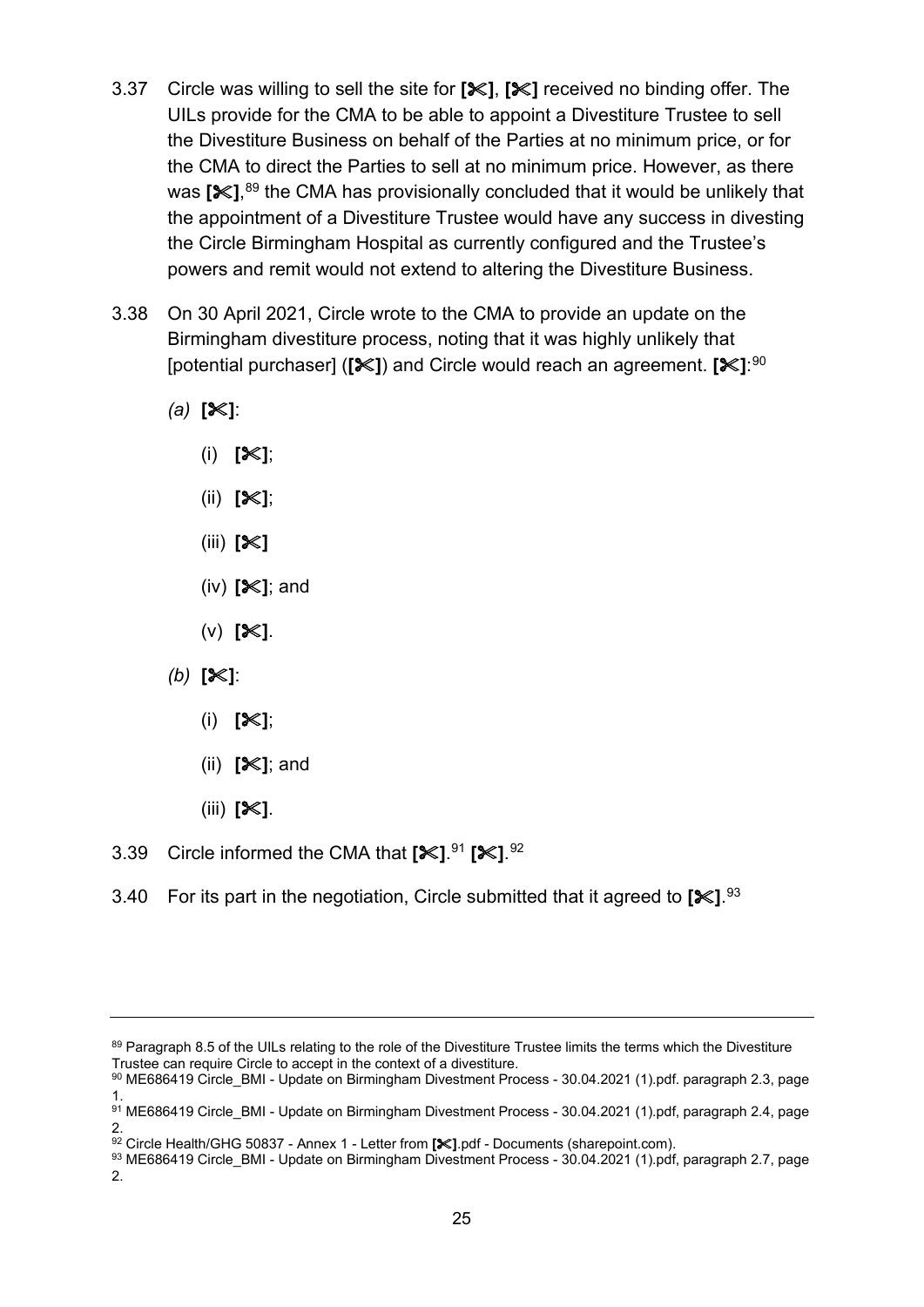- 3.41 Circle also submitted that it tried to ascertain whether there were other ways to make the divestiture of Circle Birmingham Hospital viable for **[]** [potential purchaser]. This offer has been declined by **[]** [potential purchaser]. [94](#page-27-0)
- 3.42 Circle contended that any further concessions could not be reasonably accommodated and in Circle's view would lead to **[]**. For example, Circle submitted that the **[]** that **[]** [potential purchaser] requested would be expected to **[]**.
- 3.43 In addition to **[]**, **[]** [potential purchaser] requested that Circle **[]**. Circle submitted that this would **[]**. [95](#page-27-1) Circle submitted that this would **[]**. [96](#page-27-2)
- 3.44 Circle submitted that Circle Rehab was from the outset planned as a standalone business, independent of Circle Birmingham Hospital. Circle Rehab was established in 2017 through a joint venture with Vamed Management und Service GMBH, one of Europe's leading rehabilitation providers.[97](#page-27-3) Circle submitted that **[]**.

### *CMA's view on continuing to require a divestiture of Circle Birmingham*

- 3.45 As outlined above, **[]** in order to reach an agreement with **[]** [potential purchaser] and Circle. Circle for its part has made some concessions too. However, this has not yielded a divestiture. The key question as to whether a divestiture of Circle Birmingham Hospital is still possible is whether it is possible for Circle **[]**.
- 3.46 The CMA considers that the Circle Birmingham Hospital is an attractive and viable site but for one thing, **[]** cost. Whilst Circle has made some concessions – ie **[]**- the CMA considers that these have been **[]**.
- 3.47 With respect of the financial impact on Circle Rehab, it may be the case that **[** $\mathbb{X}$ ] could materially harm the prospects of the business. However,  $\mathbb{I}\mathbb{X}$ ].
- 3.48 With regards to **[]** to **[] []** [potential purchaser] would be materially adverse to Circle Rehab, and potentially unreasonable, however it is not clear what Circle has offered in compromise to this position. It is also not clear that

<span id="page-27-0"></span><sup>94</sup> ME686419 Circle BMI - Update on Birmingham Divestment Process - 30.04.2021 (1).pdf, paragraph 2.8, page 2.

<span id="page-27-1"></span><sup>95</sup> ME686419 Circle\_BMI - Update on Birmingham Divestment Process - 30.04.2021 (1).pdf, paragraph 2.10, page 3.

<span id="page-27-2"></span> $^{96}$  ME686419 Circle\_BMI - Update on Birmingham Divestment Process - 30.04.2021 (1).pdf, paragraph 2.11, page 3.

<span id="page-27-3"></span><sup>&</sup>lt;sup>97</sup> ME686419 Circle\_BMI - Update on Birmingham Divestment Process - 30.04.2021 (1).pdf, paragraph 2.12, page 3.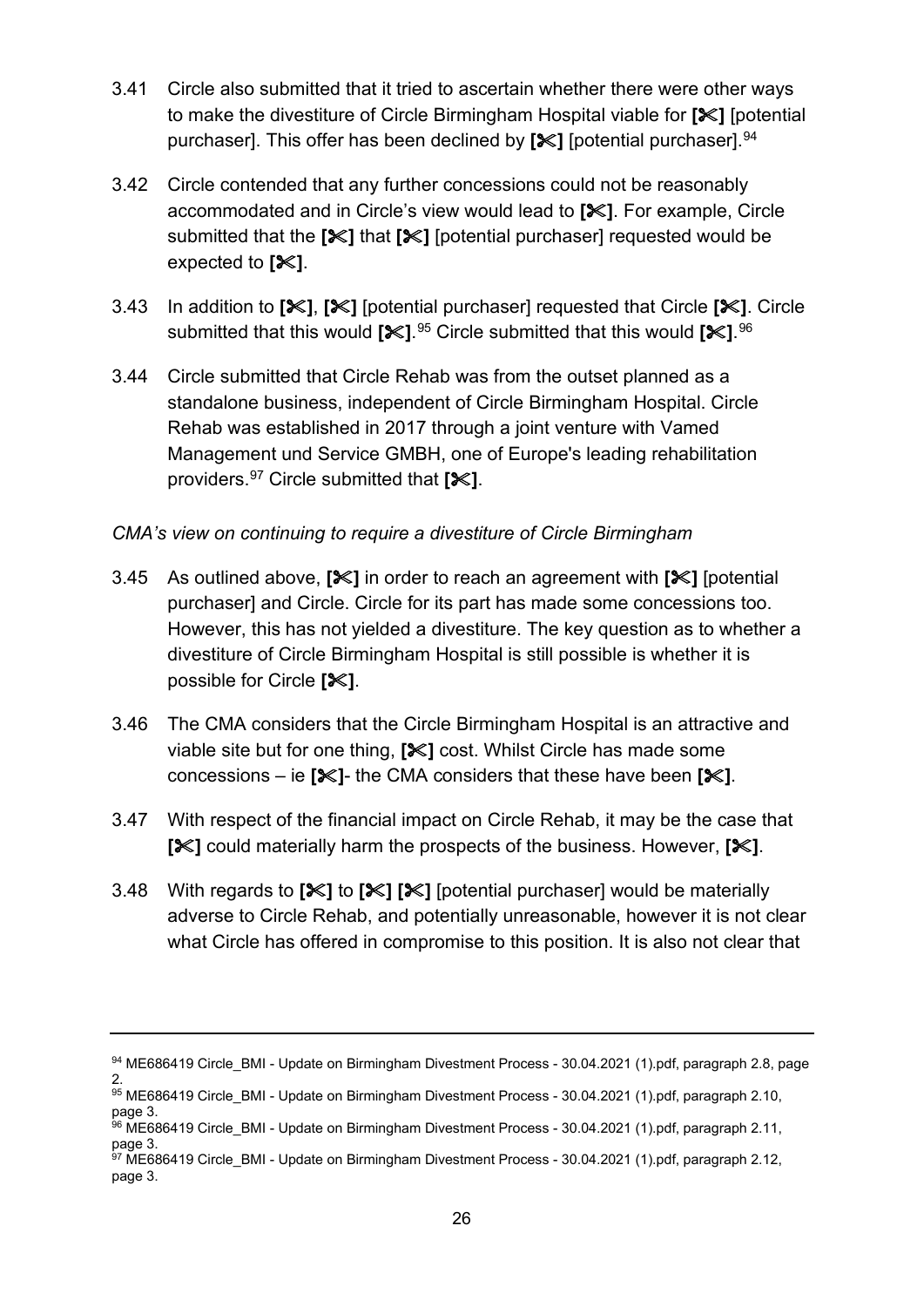if Circle compromised in other areas that this request would continue to be sought.

- 3.49 On balance, the CMA considers that a divestiture of Circle Birmingham Hospital might be achievable if Circle (not necessarily Circle Rehab) showed greater flexibility than hitherto and **[]** in terms of **[]**. Circle has not carried out **[]** but it is clear from the divestiture process to date, that **[]** which has deterred any potential purchaser. Circle could **[]** [show more flexibility] **[]**. For example, this could take the form of Circle Rehab **[]**. This may require a variation of the UILs to make clear that Circle will **[]**.
- 3.50 The CMA also notes that Circle provided the UILs whilst aware that there was a risk that the **[]** of the Circle Birmingham Hospital might increase. In the CMA's view it is therefore reasonable that Circle should bear the consequences of this risk.

## <span id="page-28-0"></span>*Divestiture of BMI Priory*

#### *Background and Circle's views*

- 3.51 Circle has offered BMI Edgbaston as an alternative remedy to the CMA's SLC. As noted in paragraph [3.32](#page-25-4) the CMA considers that this site is not a clear-cut solution to the SLC.
- 3.52 One alternative solution to the SLC would be the divestiture of BMI Priory. Priory is larger in terms of capacity, types of procedures and **[]** than Circle Birmingham Hospital. In this regard it more clearly addresses the SLC where BMI Edgbaston does not.
- 3.53 However, Circle submitted there are a number of practical problems in relation to a potential divestiture of BMI Priory, including: [98](#page-28-1)
	- *(a)* BMI Priory is a specialist site, focusing on high-acuity work. In Circle's view this makes it a more challenging facility for a private operator to run. Circle noted that, an operator such as **[]**.
	- *(b)* The lease for BMI Priory estate **[]**. Circle submitted that **[]** would represent a much more complex and time-consuming process than a divestiture of BMI Edgbaston (**[]**).

<span id="page-28-1"></span> $98$  Circle - Submission re Edgbaston(386761688.1) (2).pdf, paragraph 6.11, pages 10 – 11.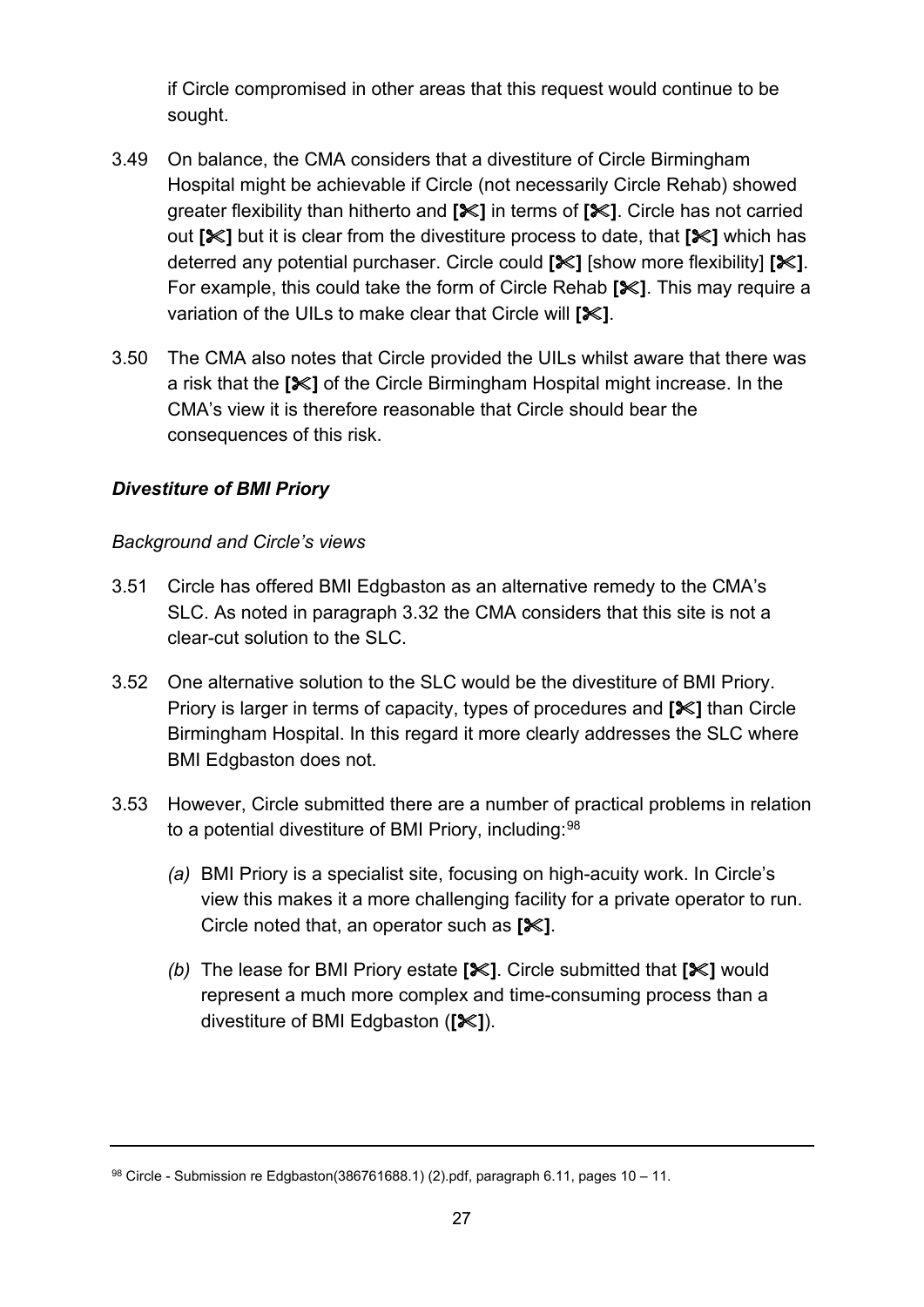- *(c)* The **[]** at BMI Priory is £**[]**. Although BMI Priory is a larger hospital, in Circle's view the **[]**. Moreover, as BMI Priory is part of a **[]**, in addition to being more complex to carve out, it would likely be **[]**.
- *(d)* Circle submitted that the market for specialist independent hospitals, such as BMI Priory, is even more constrained than the general independent hospital market. Few providers have either the experience or the desire to operate a hospital conducting high acuity and specialist work which carries significantly increased clinical risk.

### *CMA's provisional view on a divestiture of BMI Priory*

- 3.54 The CMA considers that a divestiture of BMI Priory would address its competition concerns. BMI Priory is a larger facility than Circle Birmingham Hospital that among other services provides acute services. The other services are not part of the competitive overlap but may make the site more attractive to potential purchasers.
- 3.55 The CMA acknowledges that the greater number of specialty services at BMI Priory may reduce the available pool of potential purchasers but does not consider the uncertainty around this automatically rules out the divestiture of BMI Priory as an effective remedy. Indeed, Circle submitted that BMI Priory has **[]** as it has been **[]** therefore the site is **[]**.
- 3.56 With regards to the **[]** as noted above, the CMA would not consider this to be insurmountable challenge. Creating a **[]** BMI Priory should be within Circle's ability, as notwithstanding the **[]**, one was created for the Circle Birmingham site which has been split between Circle Birmingham Hospital and Birmingham Rehab. In addition, **[]**.
- 3.57 The **[]** requires market testing. If Circle decided to pursue this option the UILs would have to be varied by means of a new undertaking. In order for such an undertaking to be acceptable to the CMA, it would have to include an upfront purchaser requirement to ensure no repeat of the issues outlined in this paper. In addition, the CMA notes that the SLC Decision shows that BMI Priory has [ $\mathcal{K}$ ] that of BMI Edgbaston.<sup>[99](#page-29-0)</sup>
- 3.58 The CMA's view is a divestiture of BMI Priory would be an effective remedy to the SLC Decision and the identified SLC in Birmingham.

<span id="page-29-0"></span> $99$  Phase one Decision, Table 8: shares of supply in the wider Birmingham area, page 57.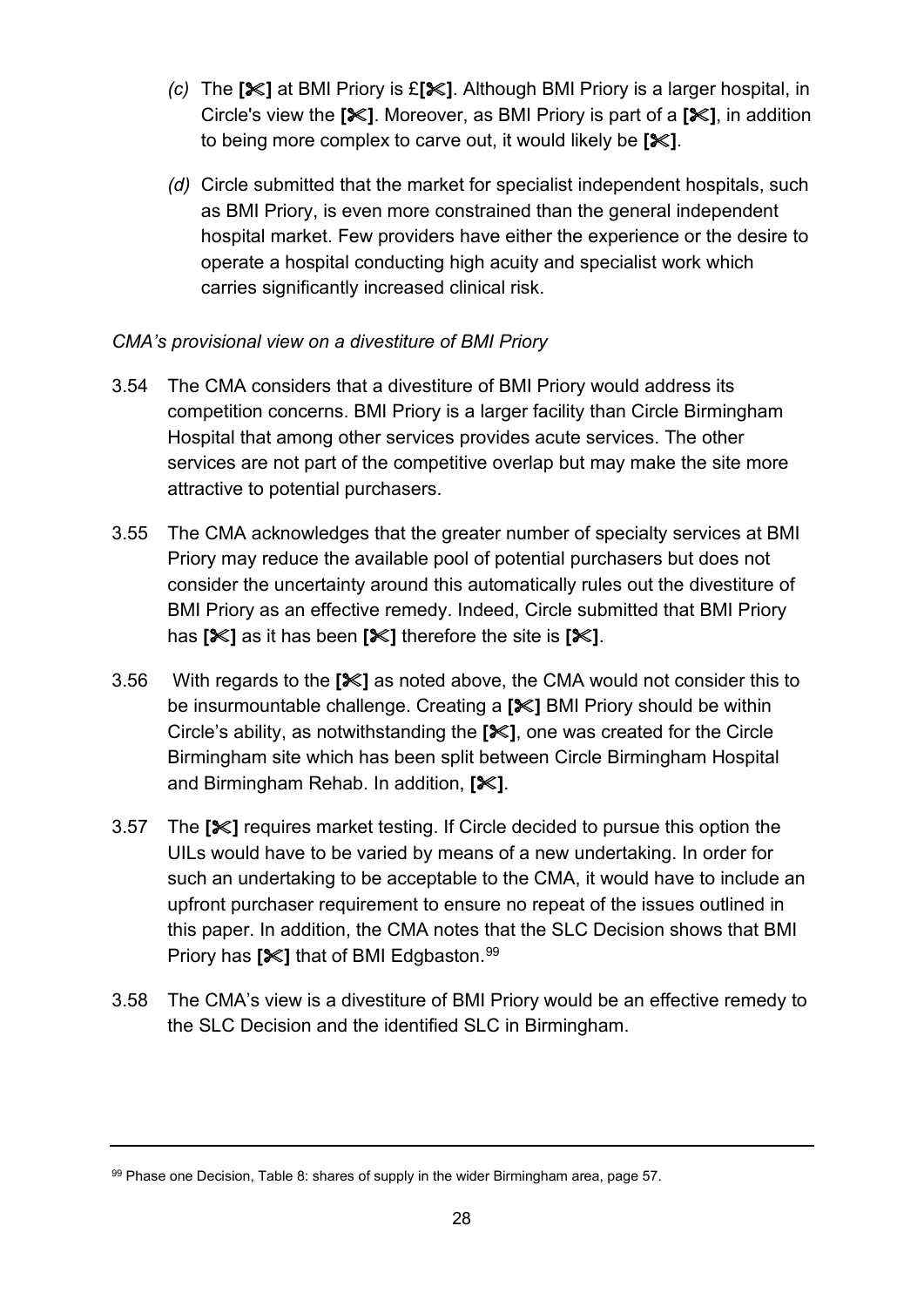## <span id="page-30-0"></span>**Provisional assessment of remedy options**

- 3.59 We have found the **[]** [changed] costs of the Circle Birmingham Hospital to be a change in circumstance, and the resulting inability of the Parties to fulfil their UIL commitment to sell it has meant that, in the CMA's view, the UILs are no longer appropriate.
- 3.60 The CMA considers that a divestiture of BMI Edgbaston would not address the its competition concerns effectively. The SLC Decision shows that the competitive constraint from Circle Birmingham Hospital affects both BMI Priory and BMI Edgbaston. Additionally, BMI Edgbaston alone is a **[]** than Circle Birmingham Hospital is expected to be, as shown by **[]**. BMI Priory has been **[]** BMI Edgbaston in terms of **[]**. A divestiture of BMI Edgbaston raises further practical concerns as set out in paragraph [3.31.](#page-24-4)
- 3.61 The CMA considers that there are two remedies that are likely to be effective in addressing the SLC. These are:
	- *(a)* continuing to pursue a divestiture of Circle Birmingham with greater flexibility on the part of Circle (for example, through **[]** to a potential purchaser); and
	- *(b)* a variation of the UILs to incorporate a divestiture of BMI Priory instead of Circle Birmingham Hospital.
- 3.62 The CMA accepts that a divestiture of Circle Birmingham Hospital can only be achieved via **[]**. However, the CMA believes that Circle could offer **[]** to attract a potential purchaser. The CMA notes that Circle has not **[]** that was willing to offer some concessions.
- 3.63 A divestiture of BMI Priory could also be a clear-cut solution to the SLC. BMI Priory is a large facility offering a wide array of services including those that Circle Birmingham Hospital planned to offer. Whilst there may be some challenges to selling the site with regards to separation and identifying potential purchasers, the CMA considers these to be achievable and in any event it would appear less complex than the challenges that would arise on the divestiture of BMI Edgbaston.
- <span id="page-30-1"></span>3.64 In summary, the CMA's provisional conclusion is that either a divestiture of Circle Birmingham Hospital with greater flexibility on the part of Circle or a divestiture of BMI Priory would be effective remedies to SLC identified in the SLC Decision.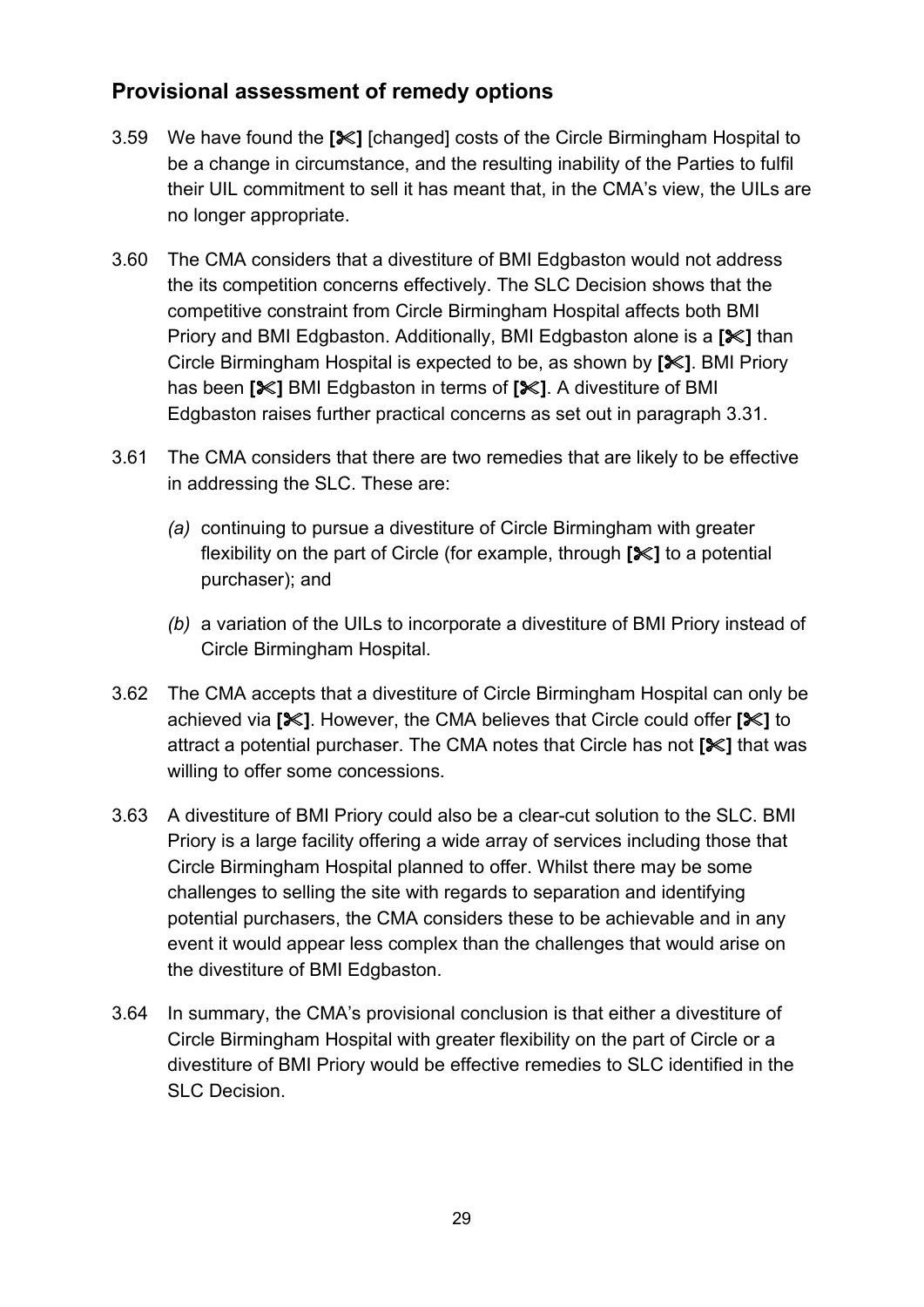## <span id="page-31-0"></span>*Proportionality*

- 3.65 Consistent with the CMA's Guidance<sup>[100](#page-31-1)</sup> and relevant case law,  $101$  to find that a remedy is proportionate, that remedy:
	- *(a)* must be effective to achieve the legitimate aim in question (appropriate);
	- *(b)* must be no more onerous than is required to achieve that aim (necessary);
	- *(c)* must be the least onerous, if there is a choice of equally effective measures; and
	- *(d)* in any event must not be disproportionate in relation to the SLC and its adverse effects.
- 3.66 Therefore, to reach a view on the proportionality of the effective remedies we have identified we have assessed these remedies against the four principles set out above.

#### *Effective to achieve the legitimate aim in question*

- 3.67 We have identified the following remedies to be effective:
	- *(a)* the divestiture of Circle Birmingham Hospital on more flexible terms; and
	- *(b)* the divestiture of BMI Priory
- 3.68 For the reasons set out in this paper (see paragraphs [3.34](#page-25-5) to [3.64\)](#page-30-1) for the CMA's assessment of effective remedies), the CMA considers that these remedies are the only ones that would be effective in achieving the legitimate aim of effectively addressing the SLC and its resulting adverse effects.

#### *No more onerous than is required to achieve that aim*

- 3.69 The CMA acknowledges that both remedies are intrusive remedies insofar as they require the divestiture of valuable assets.
- 3.70 However, the CMA carefully assessed the effectiveness of the available remedy options including all the proposals put forward by Circle and found

<span id="page-31-2"></span><span id="page-31-1"></span><sup>&</sup>lt;sup>100</sup> Merger remedies guidance CMA87, paragraph 3.6.<br><sup>101</sup> See Tesco plc v Competition Commission [2009] CAT 6, paragraph 137, drawing on the formulation by the European Court of Justice in Case C-331/88 R v Ministry of Agriculture, Fisheries and Food, ex p. Fedesa, ECLI:EU:C:1990:391, paragraph 13.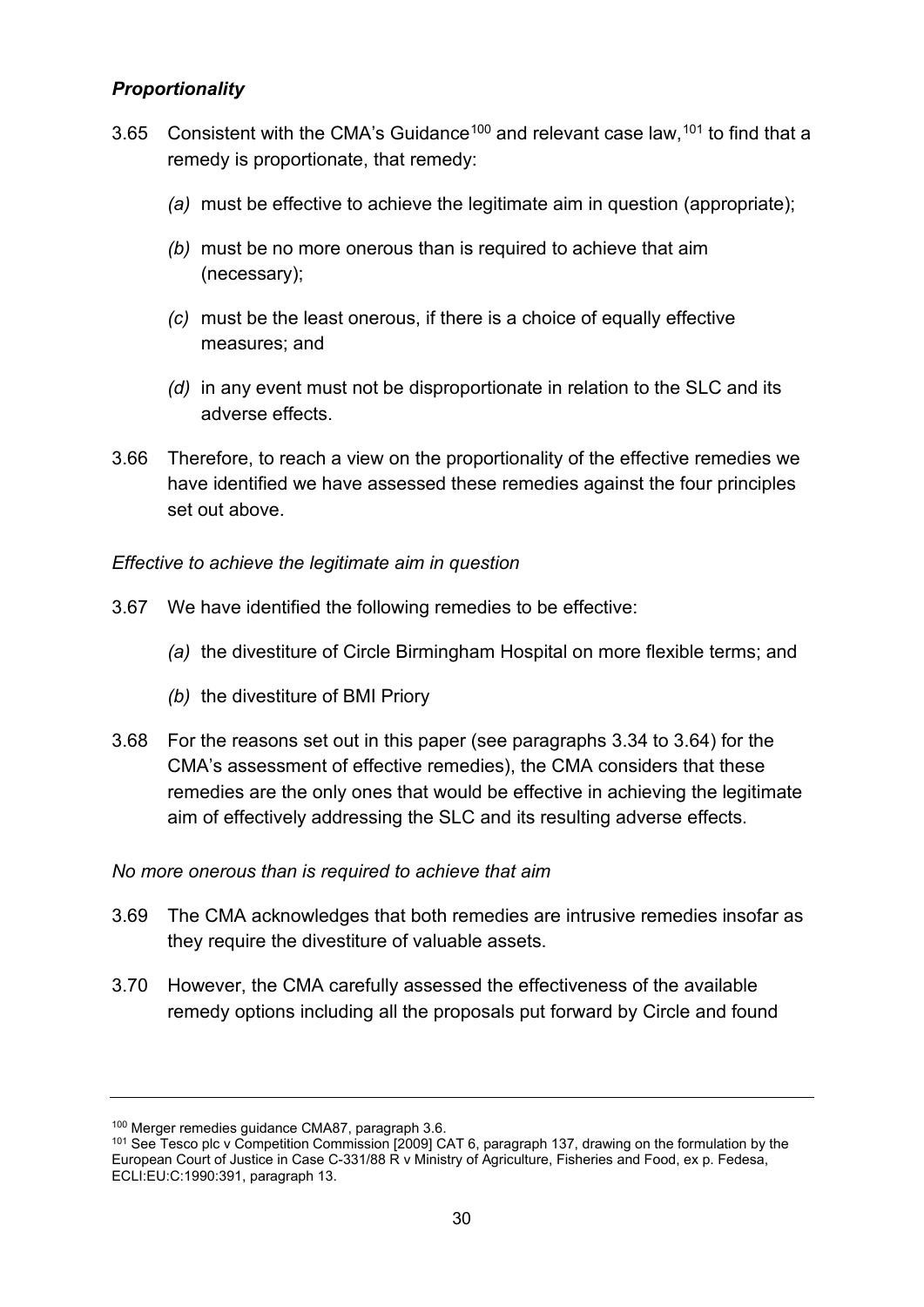only the two remedies set out above to be effective in comprehensively addressing the SLC and the resulting adverse effects that the CMA found.

3.71 The CMA has therefore concluded that requiring either a divestiture of Circle Birmingham Hospital (with **[]**) or a divestiture of BMI Priory would be no more onerous a course of action than is required to achieve the legitimate aim of effectively addressing the SLC and its resulting adverse effects.

#### *Identification of the least onerous equally effective measure*

- 3.72 Having identified two effective remedies, the CMA needs to assess the relevant costs and level of intrusiveness associated with each remedy. However, it is not clear at this stage which of the two would be the least onerous, which would depend to an extent on the negotiations between Circle and a prospective purchaser.
- 3.73 As a result, the CMA's provisional view is that neither remedy is clearly more onerous than the other. The CMA invites views and further evidence from Circle and other parties on the relevant costs and proportionality of each effective option. The CMA will take these representations into account in determining a preferred remedy option, should this be required (see paragraph [3.81\)](#page-33-1).

### *Proportionality with respect to the SLC and its adverse effects*

- 3.74 The CMA now assesses whether either remedy would produce costs which would be disproportionate to the scale of the SLC and its adverse effects.
- 3.75 The CMA's guidance says that because the merger parties have the choice of whether or not to proceed with the merger, it will generally attribute less significance to the costs of a remedy that will be incurred by the merger parties than the costs that will be imposed by a remedy on third parties, the CMA and other monitoring agencies.<sup>102</sup>
- 3.76 Both of the effective remedy options will solve the adverse effects arising from the SLC. Proportionality needs to be weighed against the serious harm the merger has caused or is expected to cause in the Birmingham area. As set out in paragraphs [2.19](#page-15-4) to [2.21,](#page-15-5) a competitive market in PHMS in Birmingham is important in providing good outcomes to consumers, especially given the increased waiting lists arising from the Coronavirus (COVID-19) pandemic. The CMA has not identified material relevant costs arising from either remedy.

<span id="page-32-0"></span><sup>102</sup> [Merger remedies \(publishing.service.gov.uk\),](https://assets.publishing.service.gov.uk/government/uploads/system/uploads/attachment_data/file/764372/Merger_remedies_guidance.pdf) paragraph 3.8